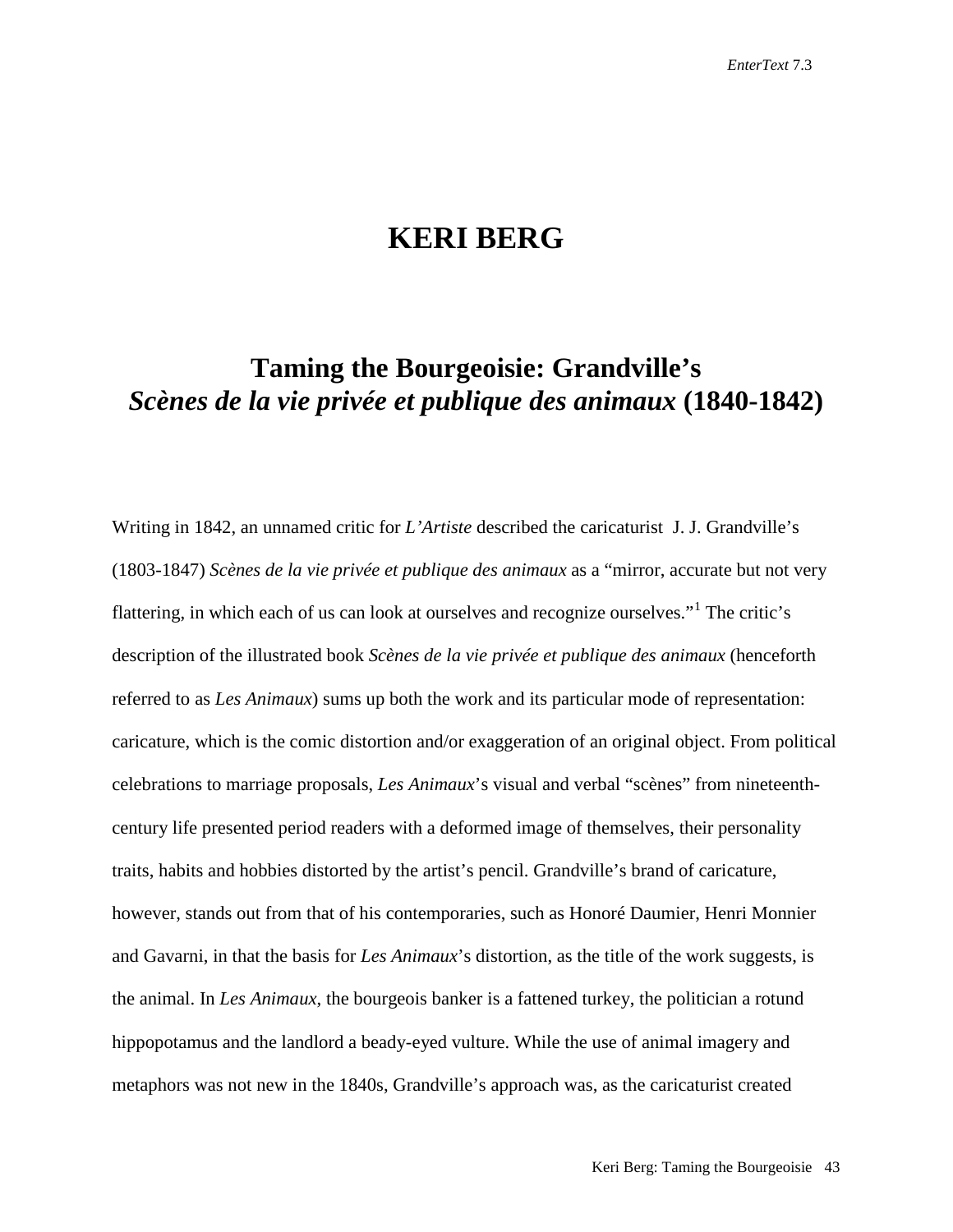hybrid creatures—animal heads atop human bodies—that visually and literally metamorphosed the person figured. Grandville's banker is not *like* a turkey; he *is* a turkey, his human head replaced with avian beak, eyes and feathers. Under Grandville's hand, nineteenth-century, French society takes shape as a menagerie of insects, birds and beasts.

Like the majority of French caricature from the same period, *Les Animaux*'s primary target was the bourgeoisie, the men and women of the July Monarchy (1830-1848) who increasingly dominated political and social life. The bourgeoisie was also the main consumer of period caricature. Indeed, it was the likes of Grandville's banker and landlord who could afford to purchase satirical newspapers, illustrated books and individual prints.<sup>[2](#page-26-0)</sup> As is the case with much literary and visual parody, Grandville's *Les Animaux* mocks its primary audience, the bourgeoisie, both the object and audience of the artist's parody. What is more, the bourgeoisie gave the work a commercial seal of approval as *Les Animaux* saw booming sales. *Le Charivari*  reported that the publisher sold an estimated fourteen thousand copies within the work's first months of publication, an enormous number when compared with average print runs for firstedition novels from the same period, which totalled between two thousand and five thousand copies. [3](#page-26-1) The success of *Les Animaux* marks the height of Grandville's popularity, yet it also signals the growth of visual culture. Following advances in printing and engraving and the introduction of lithography, images became cheaper and easier to reproduce, spawning a wave of illustration.<sup>[4](#page-26-2)</sup> From newspapers to novels, the image permeated the literary and larger cultural field. It is not only the bourgeoisie that comes to dominate the July Monarchy, but also illustration, as caricaturists and illustrators, like the class they so fiercely mocked, gained economic and social status.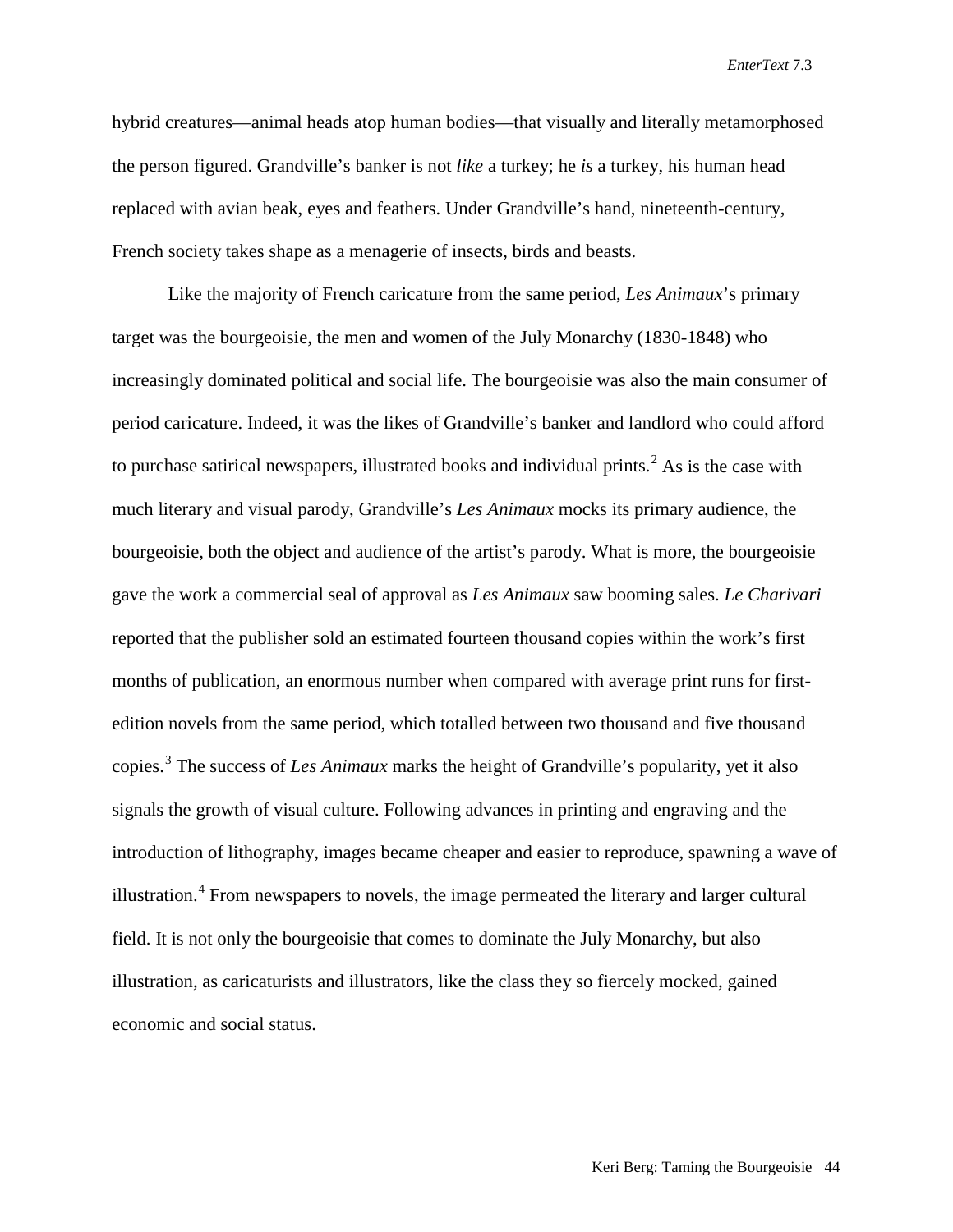Given the originality of Grandville and the continued interest in caricature, the artist and his work have been the subject of much scholarship. Judith L. Goldstein, for example, explores the artist's animal metamorphoses in his early work, considering the images in terms of realism and the depiction of women.<sup>[5](#page-26-3)</sup> Philippe Kaenel and Clive Getty also focus on Grandville's use of the animal, comparing the artist's illustrations and caricatures with period discourse and practices of zoology and physiognomy.<sup>[6](#page-26-4)</sup> The article that follows complements this work, yet takes a different approach, exploring Grandville's parody of the bourgeoisie in *Les Animaux* as a means to tease out the interstices between the burgeoning class and the growth of visual culture during the July Monarchy. Detailed analyses of individual images, the work's sales, and reviews, serve to contextualize Grandville's portraits and their reception within the period's growing field of popular visual imagery. Such an analysis expands our understanding of Grandville's work, while adding to the study of caricature and the bourgeoisie. Equally significant, the focus on the bourgeois as consumer of caricature and illustrated books engages with current scholarship in the field of visual culture that seeks to localize images, visual spectacle and the act of looking within an historical, political, social and aesthetic framework. [7](#page-26-5) As we shall see, *Les Animaux* bears witness to the rise of the bourgeoisie during the July Monarchy *and* to the rise of illustration.

### **The Bourgeois: From Man to Myth**

The nineteenth century in France is often referred to as the bourgeois century in that, from the French Revolution to the Third Republic (1871-1914), the bourgeoisie steadily gained political, economic and social ground. The term *bourgeois* originally referred to the inhabitants of villages who had obtained noted privileges and freedoms within the feudal system.<sup>[8](#page-26-6)</sup> The bourgeois was neither noble nor a peasant, but rather an intermediary, positioned somewhat precariously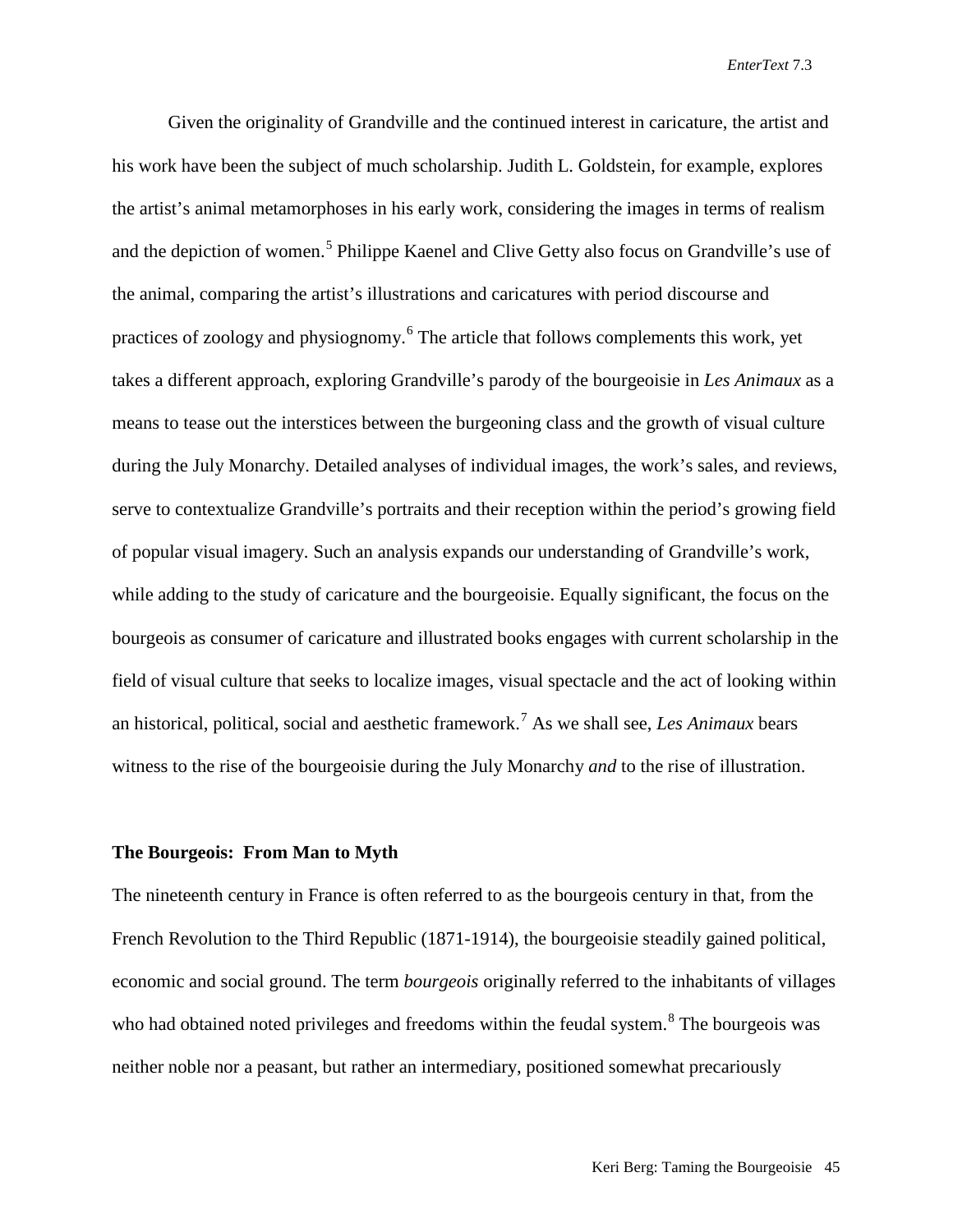between the two social poles. During the eighteenth century, "bourgeois" became associated with trade, yet the bourgeoisie remained relatively heterogeneous. As Adeline Daumard notes, "on the eve of the French Revolution, the bourgeois… are everywhere and they belong to very diverse, if not opposing, social categories."<sup>[9](#page-26-7)</sup> While the variation among the members of the bourgeoisie makes the class difficult to define, the notion of an intermediary position serves to unify differences. As Priscilla P. Clark argues, the early bourgeois fall both socially and economically between the aristocracy and the peasantry, as they "either produced or transmitted goods… money… or services:" "Unlike the archetypical aristocrat, the bourgeois participated directly in the economic circuit, and unlike the lower classes his labor was not manual… nor was he attached to the person or property of another."[10](#page-26-8) Clark's definition allows for a wide range of "bourgeois" professions, from the small shop owner to the early industrialist. Such is the face of the bourgeoisie during the first half of the nineteenth century: a hodgepodge of merchants, bankers, lawyers, administrators and civil servants, united in their common exclusion from the aristocracy and purposeful self-distancing from the lower classes.

The bourgeoisie's rise to power in the nineteenth century originated with the French Revolution, as it was predominantly the bourgeoisie who purchased the majority of the lands confiscated in 1790 from the Catholic Church.<sup>[11](#page-26-9)</sup> The acquisition allowed the bourgeoisie to climb the social ranks, rivalling the aristocracy, whose status was based on the dual pillars of land and title. The bourgeoisie also gained economic wealth by moving further into the realm of industry and commerce. Post-revolutionary legislation paved the way by abolishing guilds and trade unions, thus opening the door for mass production based on unskilled labour. Napoleon continued the trend, establishing the Bank of France, which regulated, and hence stabilized, currency and financial transactions. Napoleon also opened up the military and government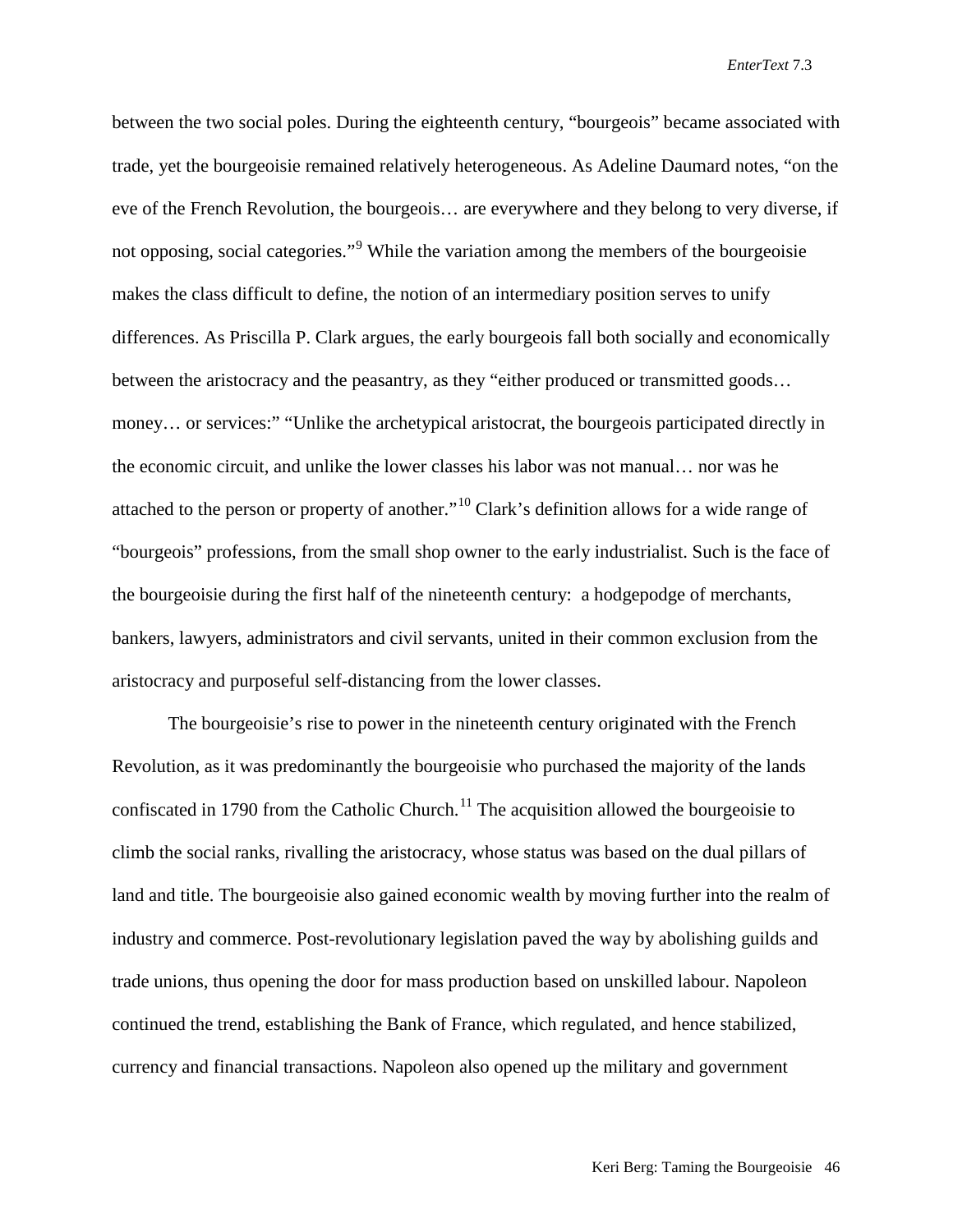agencies to the bourgeoisie, breaking the aristocracy's stronghold on government appointments. Progress was temporarily stalled under the Restoration (1815-1830), during which time the Bourbons restored the aristocracy to power, purging the government and military of Bonaparte sympathizers, many of whom were bourgeois. The Bonaparte witch hunt was only one of many policies that privileged the aristocracy at the expense of the bourgeoisie. Repeat dissolutions of parliament, increases in the level of taxes that governed eligibility to vote, tightening of press laws and the monarchy's open favouritism of the Catholic Church eventually led to the revolution of July 1830: three days of fighting on the streets of Paris that resulted in the ousting of the Bourbon king Charles X.

The workers and lower ranks of the bourgeoisie who fought on the barricades had hoped for a republic. They got the Orléanist prince Louis-Philippe instead, who, in a concession to the popular forces, was proclaimed "King of the French" rather than "King of France."<sup>[12](#page-26-10)</sup> The newly crowned citizen King appointed Jacques Lafitte, an untitled banker, as prime minister, an unprecedented choice that set the stage for the regime's political, social and, most notably, economic programme.<sup>[13](#page-26-11)</sup> As Lafitte's and, later, fellow banker Casimir Périer's appointments illustrate, this was a regime that favoured *la grande bourgeoisie*: the wealthiest echelon of the bourgeoisie, such as bankers and early industrialists, who when locked out from government and military appointments during the Restoration turned to the realm of finance and commerce, worlds rejected by the traditional aristocrat. The move paid off as the *grande bourgeoisie*, with the help of Louis-Philippe, replaced the landed aristocracy to become the July Monarchy's new ruling class. The wealthy bourgeoisie, however, was no more democratic than its aristocratic predecessors. As Roger Magraw explains, "despotism shifted from château to Stock Exchange. The new elite represented narrowly oligarchical interests, extended the franchise only marginally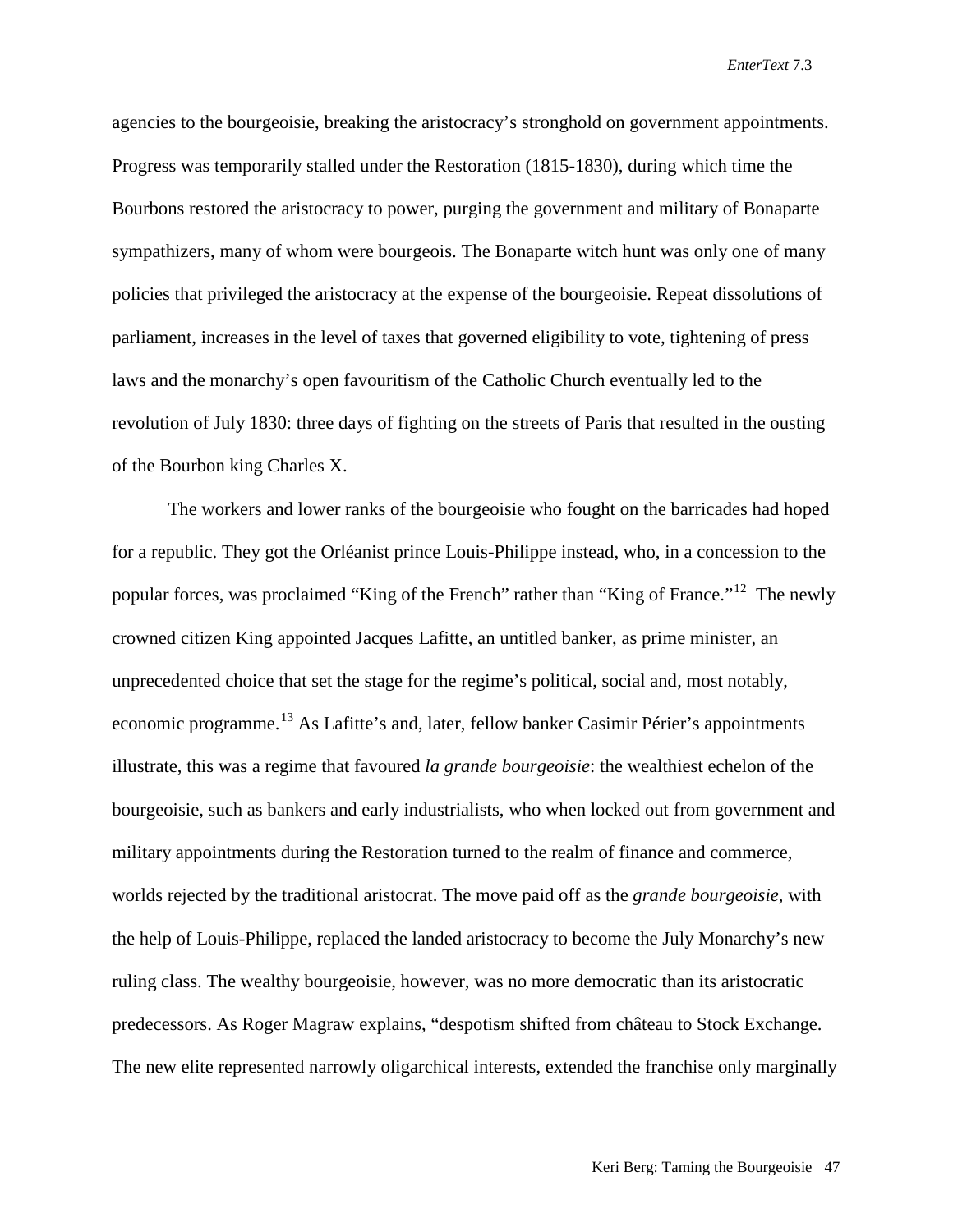to 200-franc taxpayers, indulged in a quest for bureaucratic posts and sought to annihilate those popular forces which put them in power."[14](#page-26-12)

While such actions did not benefit the bourgeoisie at large in terms of direct political participation, the class as a whole did receive a certain legitimization in that bourgeois ideals and an overall lifestyle—economic comfort, moderation, work, the belief in social advancement, progress, science and a general respect for authority—became the regime's dominant ideology.<sup>[15](#page-26-13)</sup> The king incarnated these beliefs by walking to work, for example, and adopting the typical attire of the bourgeoisie: black waistcoat, cravat, vest and umbrella. As he strolled from the royal palace to his chambers in parliament, Louis-Philippe performed the role of a bourgeois everyman. Similarly, the king sent his children to public schools, eschewing the traditional elitism of royal tutors and preceptors. The queen followed suit, having her dresses remade "to avoid excess expenditures."[16](#page-26-14) The gardens of the royal palace were open to the public, and the king welcomed the bourgeoisie into his salons.<sup>[17](#page-26-15)</sup> This public persona aligned Louis-Philippe with the burgeoning middle class, playing up bourgeois ideals of work and family. True, the majority of the bourgeoisie did not pay enough taxes to vote, but it could nonetheless happily stroll through the royal gardens, much like the king himself, umbrella in hand.

Critics from all sides dubbed Louis-Philippe the "bourgeois king," a nickname that stemmed from his public behaviour and that of his government. This is the monarchy that promoted the *juste milieu*: nothing too extravagant, nothing base, rather the optimal mean, a steady course that would maintain the status quo, bringing France not greatness but stability. *Le juste milieu* became the regime's motto, and it was Francois Guizot who served as its most vocal spokesman. As Minister of Education (1832-1837) and later Prime Minister (1840-1848), Guizot shored up Louis-Philippe's bourgeois performance with policy and practice. He was cautious in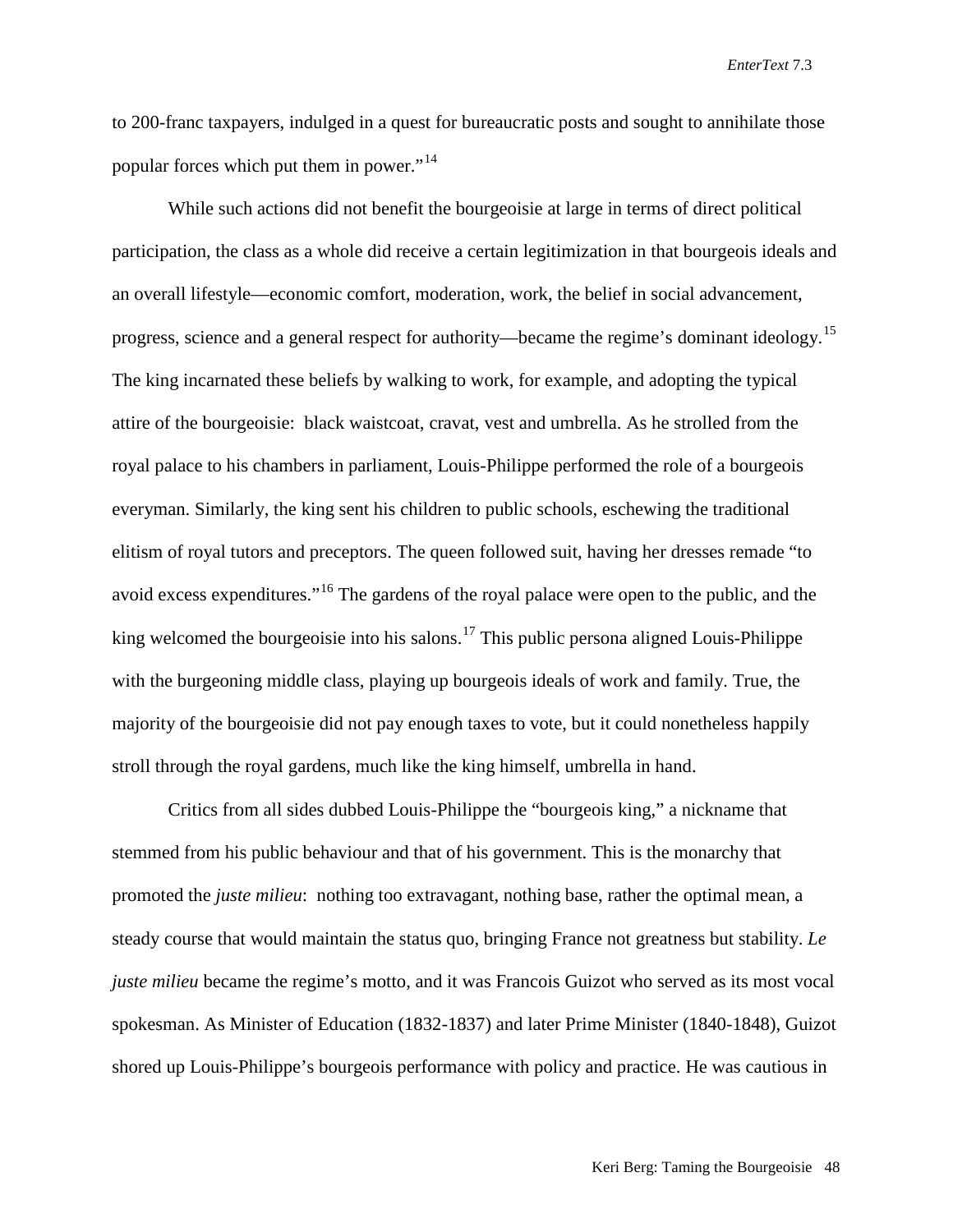foreign affairs, rejecting calls to aid nationalist movements in Germany and Italy, as well as colonial expansion.<sup>[18](#page-26-16)</sup> He applied a comparable strategy to domestic issues, refusing, for example, to intervene in the face of recession. As for the electorate, Guizot infamously retorted that if the non-voting public wanted to participate in government, it simply had to "get rich," or in other words, earn enough money to pay the taxes required for voting rights. Change was possible; it was merely a question of hard work and money: the new keys to success. These actions and figureheads portrayed the monarchy as a reflection of the king's moniker: a government by and for the bourgeoisie. Although technically it was the *grande bourgeoisie* that ruled, the bourgeoisie at large dominated in the realm of social influence, its values and ideals ultimately replacing aristocratic tradition. As the writer E. Duclerc argued in 1842, just two years after Guizot's appointment to Prime Minister: "The Bourgeoisie dominates. It is the new aristocracy, the nobility of the nineteenth century…. This domination… is consecrated, proclaimed by the political institutions. It's the Bourgeoisie that makes the law, it's the Bourgeoisie that applies  $it.$ "<sup>19</sup>

Writers and artists echoed Duclerc, making the bourgeois the personification of the July Monarchy. And just like fellow critics, they were quick to heap all of the period's social and political woes on the bourgeois' back. The trend was particularly acute in the arena of caricature and, in fact, intensified following the press laws of 1835, which reinstated prior censorship for all images. No longer able openly to parody the king, caricaturists turned their pencils on the bourgeois. Artists such as Henry Monnier and Honoré Daumier indirectly critiqued Louis-Philippe and the July Monarchy through recurring characters who doubly incarnated the bourgeoisie and the regime. Henry Monnier's Joseph Prudhomme, for example, stood as the "good bourgeois, without ambition, who desires to gently finish his career."<sup>[20](#page-26-18)</sup> Prudhomme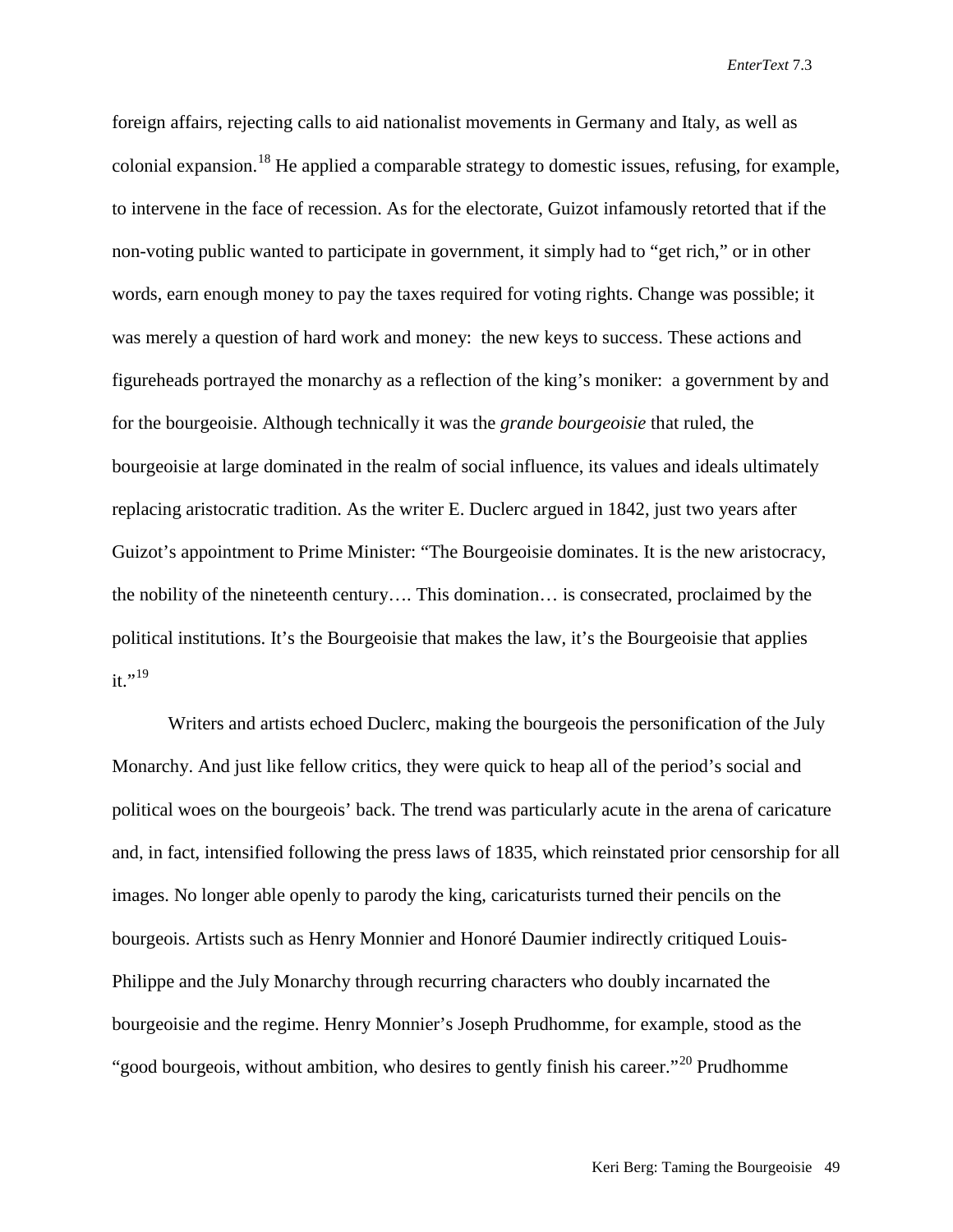represents the bourgeois of the July Monarchy, his contentment with the status quo the result of his own economic comfort: an income of twelve thousand francs a year compared to the average annual salary of a worker, which totalled six hundred francs. Not surprisingly, Prudhomme is eager to guard his wealth and corresponding social status, and thus fully embraces the period's social hierarchy, of which he anchors the healthy middle. In his words: "to each his place, to each his responsibilities."[21](#page-26-19) Monnier's Prudhomme took the notion of the *juste milieu* to such heights that the character earned a place in the French language: *prudhommerie* and *prudhommesque*, as the epitome of mediocrity. Honoré Daumier's Robert-Macaire was equally self-interested. From hypnotist to doctor to banker to lawyer, the conman exploits and exposes the period's love of money. His financial schemes reveal the corruption, dishonesty and greed born from a value system based on money. The target is not only Louis-Philippe and his plutocratic government, but also the bourgeoisie as the emblem of commerce and materialism.<sup>[22](#page-26-20)</sup> From caricature to the court—Macaire and Prudhomme, Louis-Philippe and Guizot—the bourgeois of the July Monarchy grew to mythical proportions: conservative, mercantile, selfinterested, small-minded, treacherous and exploitative—banal but brutal.

### **Grandville's Bourgeois Kingdom**

Grandville, as noted, chose an alternative strategy to that of his artistic contemporaries, employing the trope of the animal to critique the July Monarchy. Like Daumier and Monnier, Grandville's principal target was the bourgeoisie, notably the *grande bourgeoisie*, the class most representative of government policies and practices. And just like that of Daumier and Monnier, Grandville's critique of the bourgeoisie came on the heels of the reinstatement of prior censorship in 1835, which made direct criticism of the King and the government all but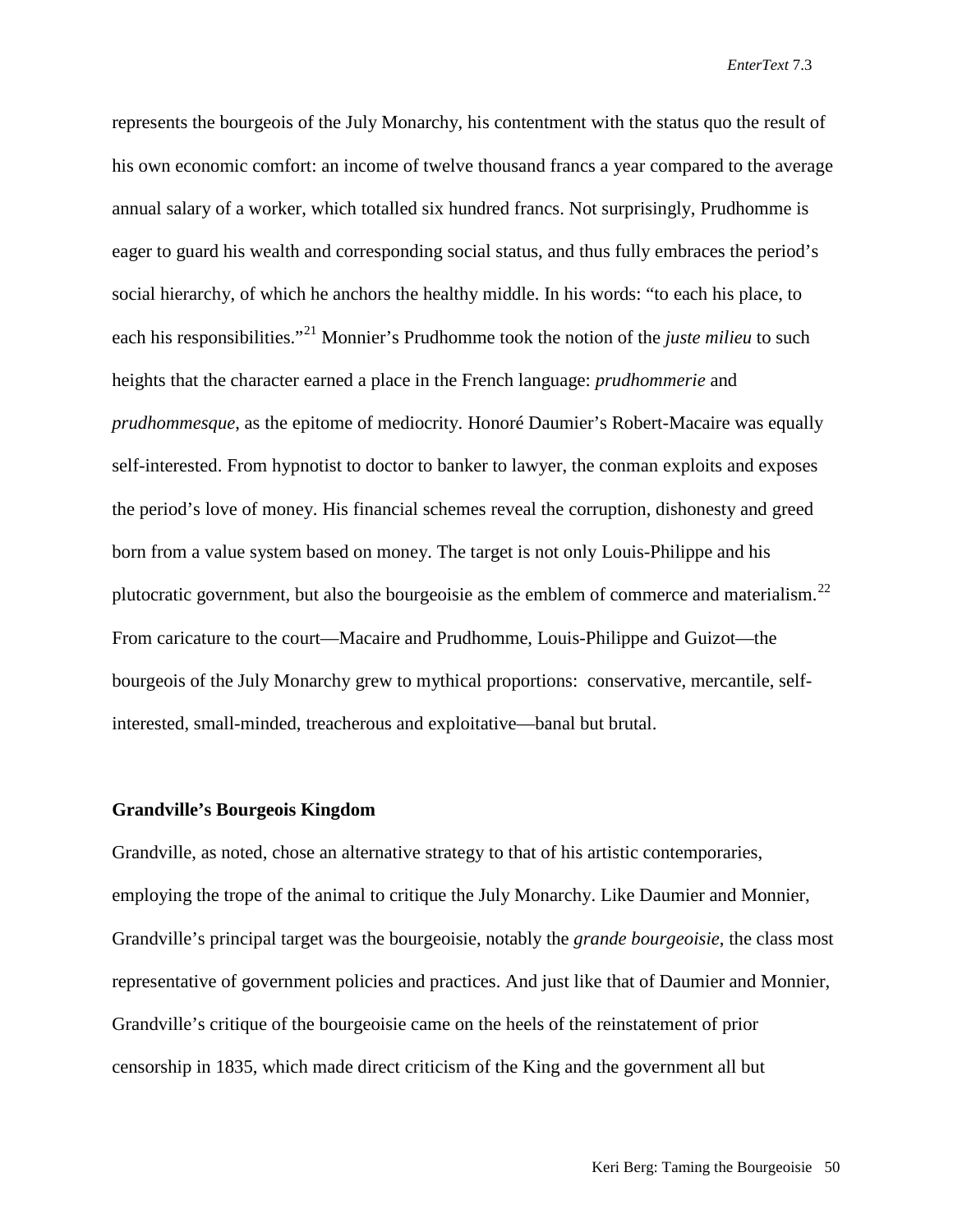impossible. Prior to 1835, Grandville worked as a political caricaturist, contributing to *La Silhouette*, *La Caricature* and *Le Charivari*. In 1829, he published his first collection of hybrid animal-human figures: *Les Métamorphoses du jour*. Although the bourgeoisie is the subject of several of the album's lithographs, the critique is much more light-hearted—a bourgeois husband flirting with the maid, for example. The satire is also distributed among different social groups: painters, teachers, soldiers, writers. It is only later, in 1840 with the publication of *Les Animaux*, at the height of bourgeois power, that the bourgeoisie takes centre stage in Grandville's work.

*Scènes de la vie privée et publique des Animaux* opens with a revolution: the animals at the Parisian zoo decide to publish a collection of their own stories as a means to counter what they see as man's misrepresentation of animal life. As the title indicates, the work is to be a behind-the-scenes look at the animal kingdom. The title itself is a play on the writings of Honoré de Balzac (1799-1850), the master of *scènes*, the collected tales of his *Comédie humaine* (1842- 1848) divided into *scènes de la vie privée, scènes de la vie de province, scènes de la vie parisienne,* etc. Following Balzac's model, *Scènes de la vie privée et publique des animaux* is an unveiling: the animal authors reveal the intricacies and intimate details of both their public and private lives. The animal, however, is merely, in the publisher Pierre Jules Hetzel's (1814-1886) words, "a cover."<sup>[23](#page-26-21)</sup> The real target, as Hetzel continues, is man and "the foibles of our time."<sup>[24](#page-26-22)</sup> Enter the bourgeoisie, the personification of the period and all its ills. Take the landlord, for example. In Grandville's animal kingdom, the landlord is a vulture dressed in a black overcoat, white cravat, vest and top hat, holding a cane with snuffbox and pocket watch tucked in vest (figure 1). His body and attire suggest the perfect bourgeois gentleman. Yet his head argues otherwise. The conflation: man and beast, landlord and vulture, is, of course, the source of Grandville's critique. The landlord as vulture implies that he is rapacious and feeds on carrion,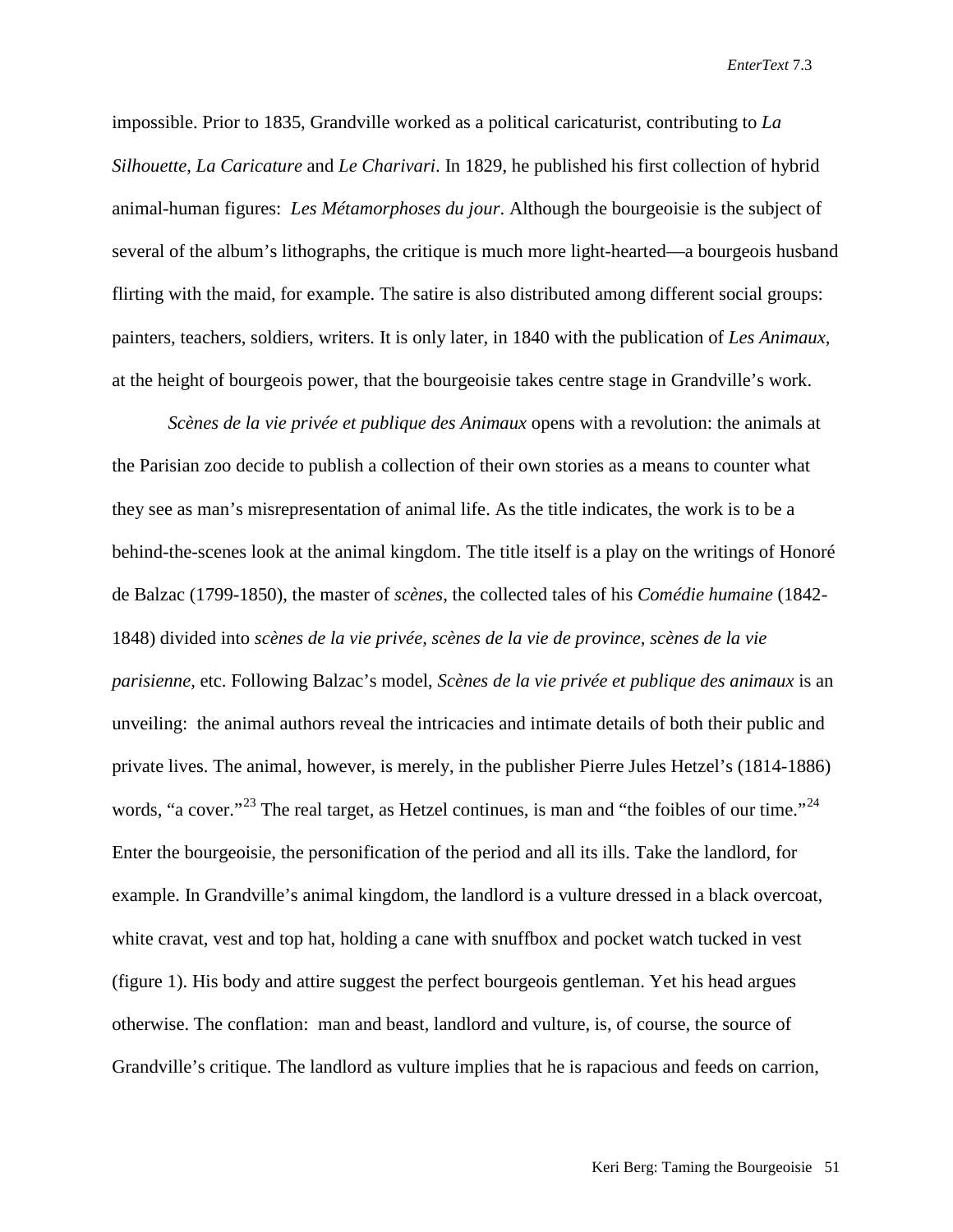specifically renters, leading his tenants to their financial death. A similar metonymic substitution can be made from man to social class. As Priscilla P. Clark demonstrates, the landlord or *rentier* was a frequent literary stand-in for the bourgeoisie, as he symbolized the class's accumulation of wealth via land and property.<sup>[25](#page-26-23)</sup> Grandville makes the same equation, with the landlord's round belly and locked money-chest as visual signs of economic wealth.



Fig. 1. J. J. Grandville, "Mr. Vulture, the hard-hearted landlord." Illustration from *Scènes de la vie privée et publique des animaux* (1842).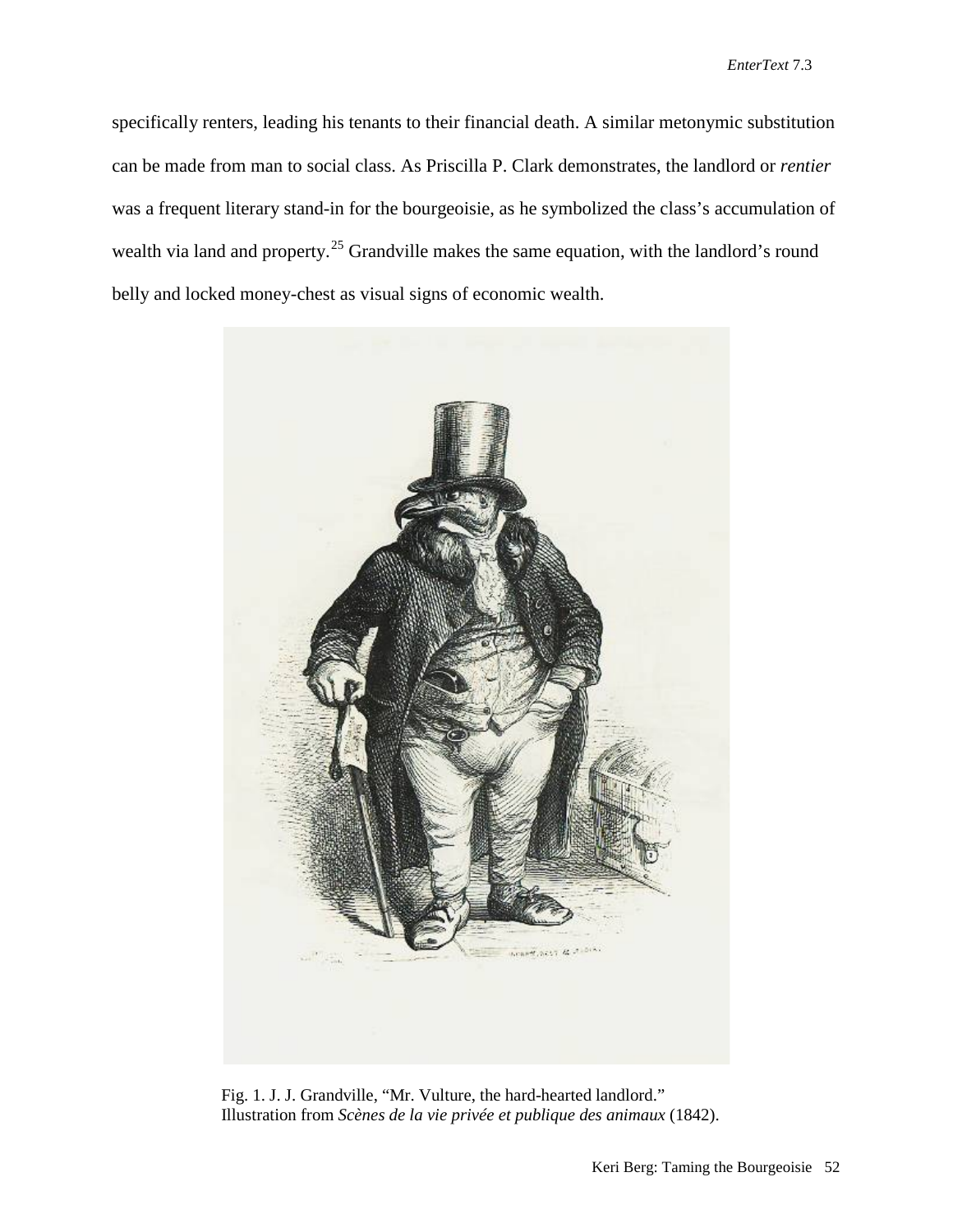What is more, the landlord fiercely guards his wealth and corresponding social status, as he scans the street, his eyes alert, and his long, sharp beak a weapon against potential attack. His real power, however, stems from the rent notification slip in his hand. With one signature, one delivery, the landlord can deliver a mortal blow.

Grandville's portrait of the landlord—animal head/human body—falls within the longstanding theoretical and artistic tradition of animal imagery, dating back to Aesop's fables (ca. 620-560 BC), which subscribes to a series of correspondences between human physical traits and animal behaviour, as in pseudo-Aristotle's treatise *Physiognomonica* in which "a small forehead means stupidity, as in swine: too large a forehead, lethargy as in cattle," etc.<sup>[26](#page-26-24)</sup> Nineteenth-century France witnessed a revival of such thought, spurred on by the advent of zoology, physiognomy and comparative biology, all of which popularized human-animal analogies and the practice of interpreting external physical features as signs of inner character. The use of hybrid animal/human figures in caricature also has an established history in France, dating back to the French Revolution, during which time images frequently portrayed members of the royal family and court as animals: La Fayette as a centaur, Bailly as a turkey, Necker as a shrimp and Louis XVI as a pig.<sup>[27](#page-26-25)</sup> The main difference between revolutionary caricatures and Grandville's later images is that the former featured animal bodies with human heads. As Annie Duprat explains, to give the king or a member of the court an animal head would have been the "supreme transgression," transforming the "site of consciousness and thought."<sup>[28](#page-26-26)</sup> Yet this is precisely what Grandville does to the landlord, replacing his human head—intellect, identity and character—with its animal counterpart. The transformation implies that the two creatures are related, and, more importantly, that the correlation between human and animal is behavioural as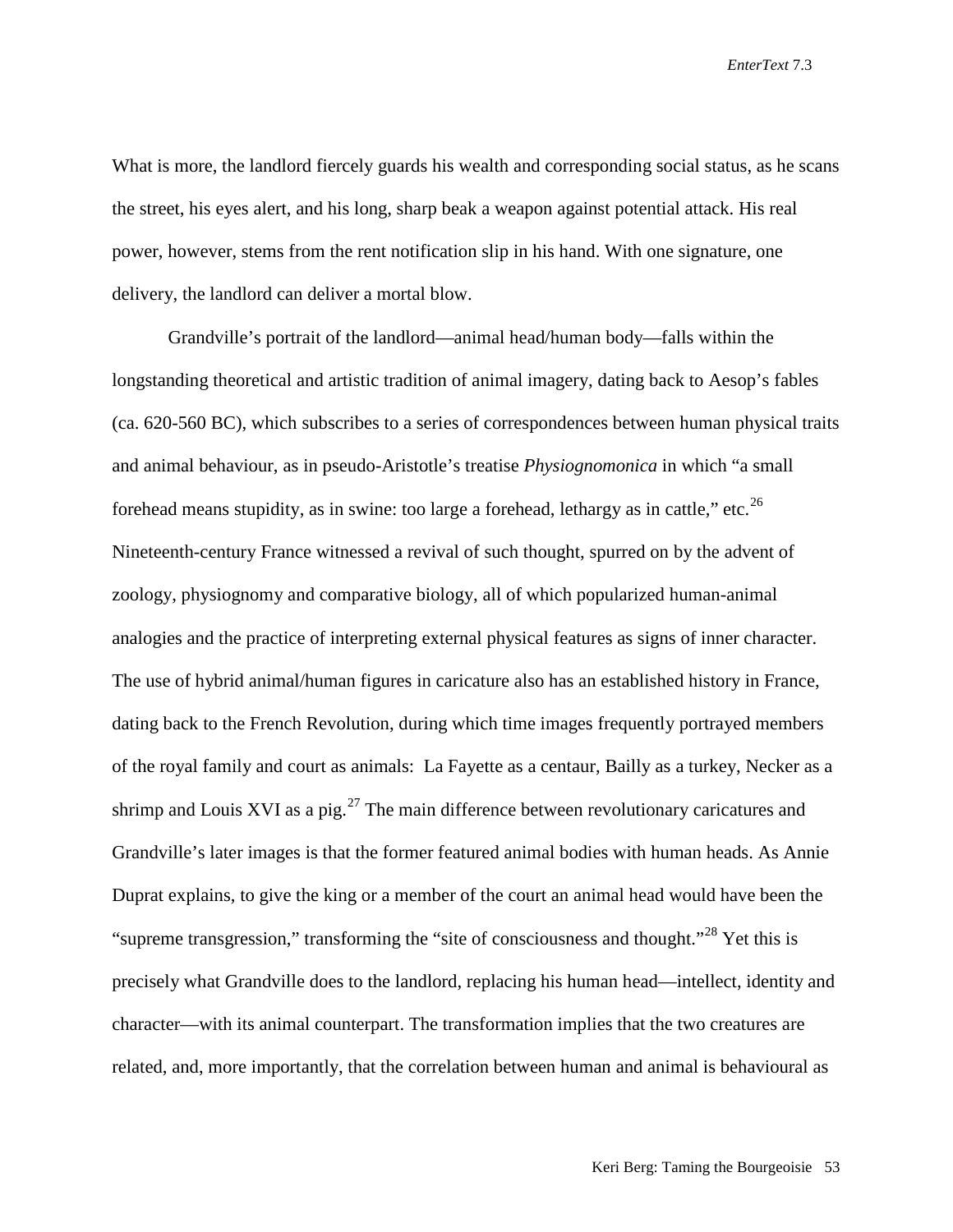well as physical: they are of one mind *and* one body. The human body-animal head pairing also invites a dual reading: man as animal, animal as man. By fusing physical elements from both man and animal, Grandville moves beyond anthropomorphism, asking viewers to see society in terms of its animal qualities. Indeed, Grandville's choice of specific animal-human combinations demands such a reading. The bourgeois landlord of the nineteenth century is much more a vulture than the vulture a landlord.

This visual and metaphorical paradigm is repeated throughout *Les Animaux*. Consider Grandville's portrait of a banker, whose profession as owner of property and/or capital parallels that of the landlord, placing him at the top of the bourgeoisie (figure 2).



Fig. 2. J. J. Grandville, "A Banker." Illustration from *Scènes de la vie* <sup>3 ourgeoisie 54</sup> *privée et publique des animaux* (1842).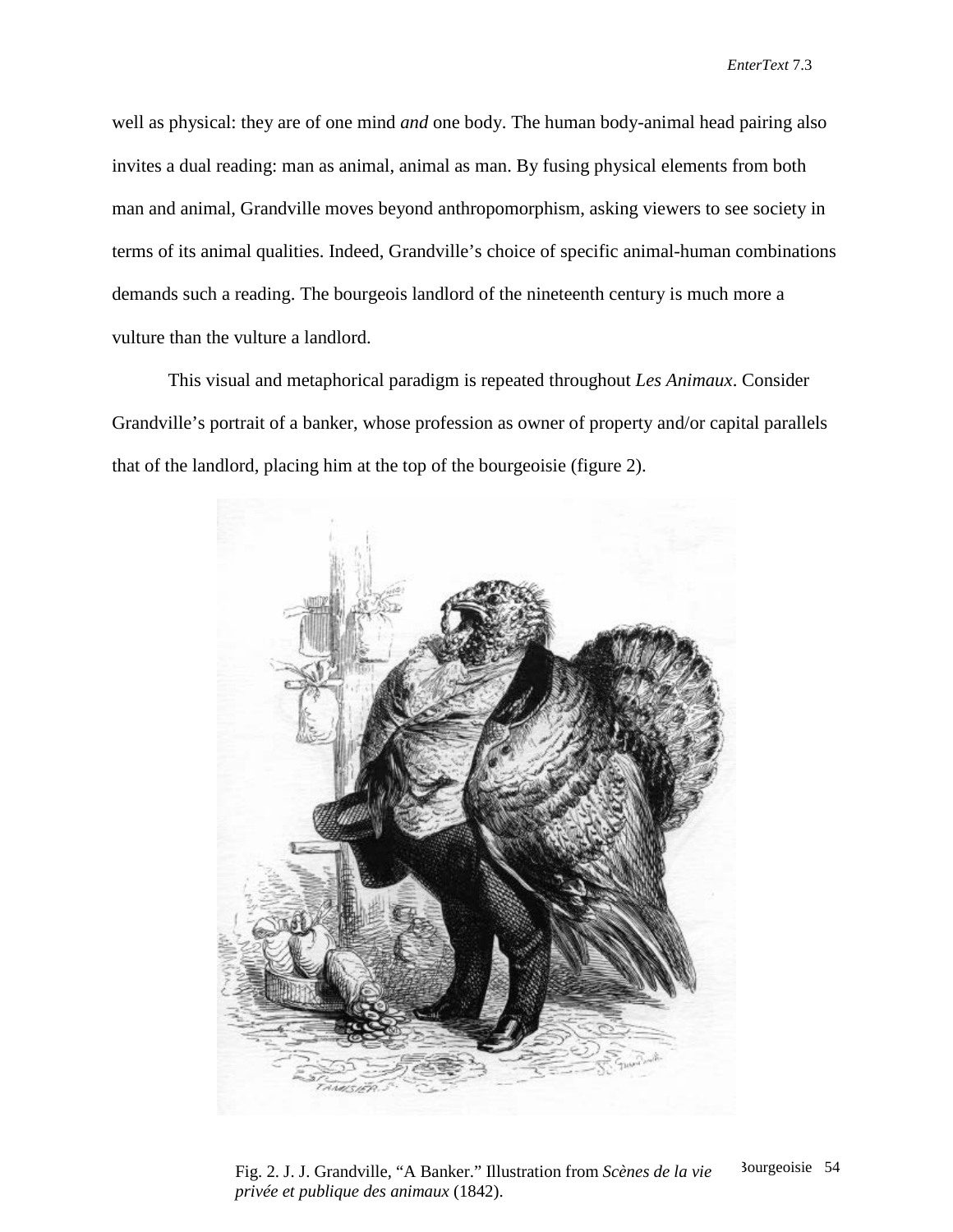Like the very real Lafitte and Casimir Périer, the banker is the new king of the July Monarchy's political jungle. In Grandville's animal kingdom, however, the banker is a turkey, stuffed into a waistcoat of feathers, his plumes bursting out of his buttoned vest. Like the landlord/vulture, the banker is neither entirely human nor entirely animal: he has the legs and partial body of a man and the head of a turkey. The fusion of animal and human forces viewers to compare the two: both are greedy, insatiable beasts. And as the turkey scours the ground for grain, the banker hunts for gold, his perch lined with bags of coins. Yet what the banker possesses in wealth, he lacks in intelligence, as the turkey is commonly believed to be one of the least clever birds witness the colloquial expression, in French and English, of a "turkey" as a dupe. Grandville prefaces this interpretation by transforming the banker's head, suggesting that the banker not only looks and acts like a turkey, he thinks like one. Equally damning is the fact that domestic turkeys are generally unable to fly. Selective breeding and over-feeding have grounded the birds. The same can be said for the banker in that his is an unproductive profession, based on hoarding and consumption. And in keeping with the turkey, as the banker eats, he grows fatter. The comparison, banker to turkey, reflects back on the bourgeoisie, notably the *grande bourgeoisie*, setting the class up as the ultimate consumer: gluttonous and inactive, eating, but doing no physical work. As we consider the series of analogies called forth in Grandville's image, perhaps the real turkey is not the banker but those whose labour and savings go to fatten him up.

A similar critique of bourgeois wealth and consumption appears in a later image of a men's club dinner. Here, a hippopotamus, an ape, a frog, a pig and a deer raise their glasses at a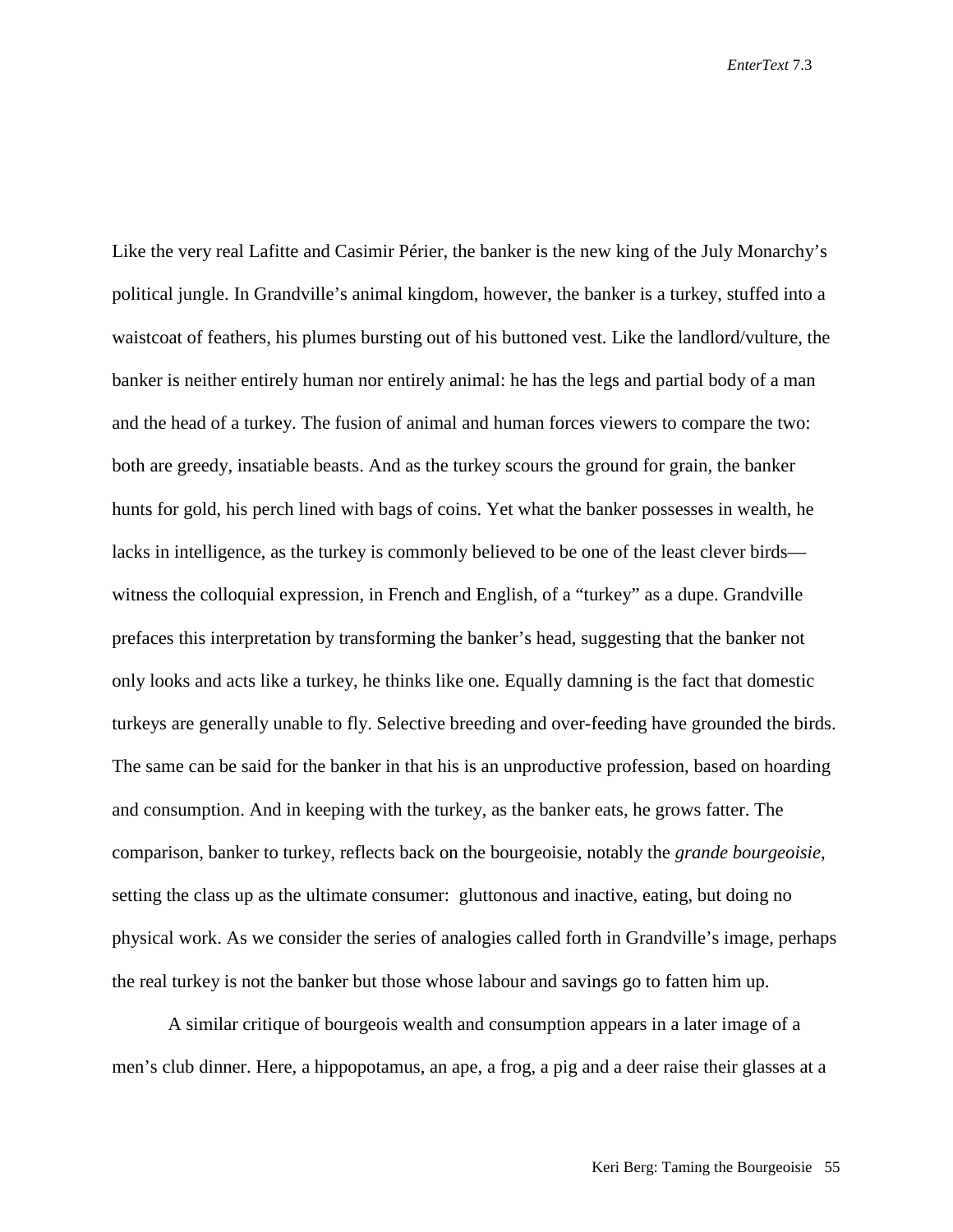celebratory feast (figure 3). The accompanying narrative explains how this particular group is celebrating the recent *coup d'état*, which it orchestrated, installing a new editor for their collected



Fig. 3. J. J. Grandville, "A Banquet." Illustration from *Scènes de la vie privée et publique des animaux* (1842).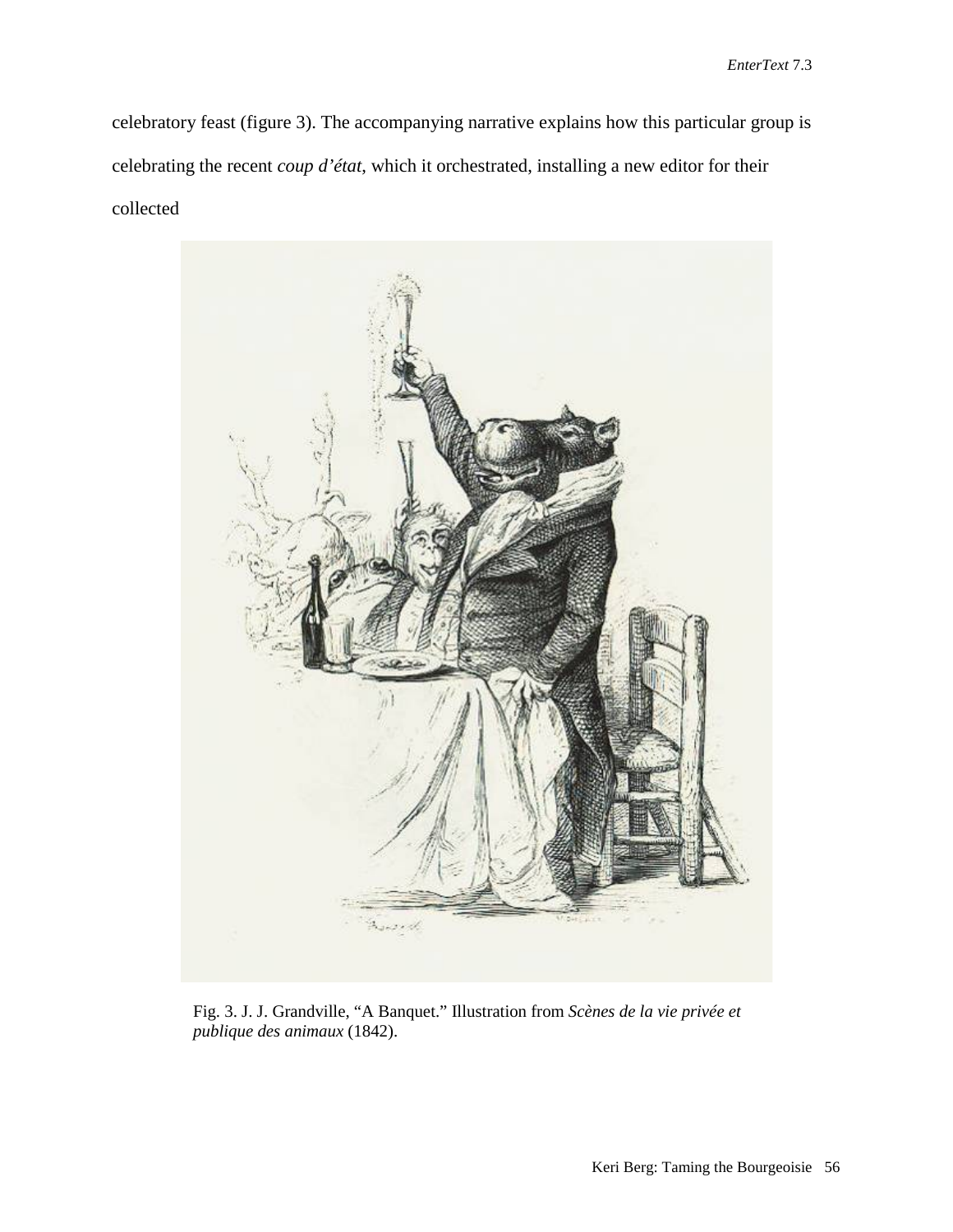stories. Although all of the characters in the narrative are animals, Grandville gives each a human body, blurring the boundaries between man and animal. It is this ambiguity that allows us to read the image in both ways: animals acting like humans and humans acting like animals. In the case of the former, the animals mimic nineteenth-century French politics, namely the revolution of 1830, in which the bourgeoisie led the charge against Charles X. In the animal narrative, the deposed editor is a monkey, and the new leader a Reynard. This reversal suggests that the animals, like the bourgeoisie, have ousted a buffoon only to install a cunning fox. As noted, initial hopes for a republic were quickly dashed when Louis-Philippe took the throne. For the wealthy bourgeoisie, however, this is of no concern. They have obtained exactly what they wanted: they have replaced the landed aristocracy to become the period's new ruling elite. In Grandville's image, the animals celebrate that victory, drinking, eating and, as the caption states, "toasting the fair sex," the party punctuated with all the trappings of human consumption.

We can read this same image in reverse: the bourgeoisie of 1830 as a herd of animals, from hippopotamus to pig. The varying species reflect the diverse nature of the bourgeoisie, which is nonetheless united in its shared appetite for power. The bottle of champagne, the remnants of food on the plates, as well as the drooling pig and the hippopotamus's lascivious tongue imply unbridled indulgence. Here, we have the new ruling class, or in Duclerc's words, the new aristocracy: a lazy, dirty, fat pig; a bulbous frog, who spends his days catching flies on the lily pad; and the buck or deer, whose homonym in French is serf, a word-play that emphasizes the bourgeoisie's supposedly common origins. Their spokesman is a hippopotamus, his size reflective of the bourgeoisie's growing political and economic stature. However, the ape implies that this new class is a mere parody, a paltry imitation of the aristocracy's *ancien régime*. What is more, this is the same class that will eventually turn its back on the workers and peasants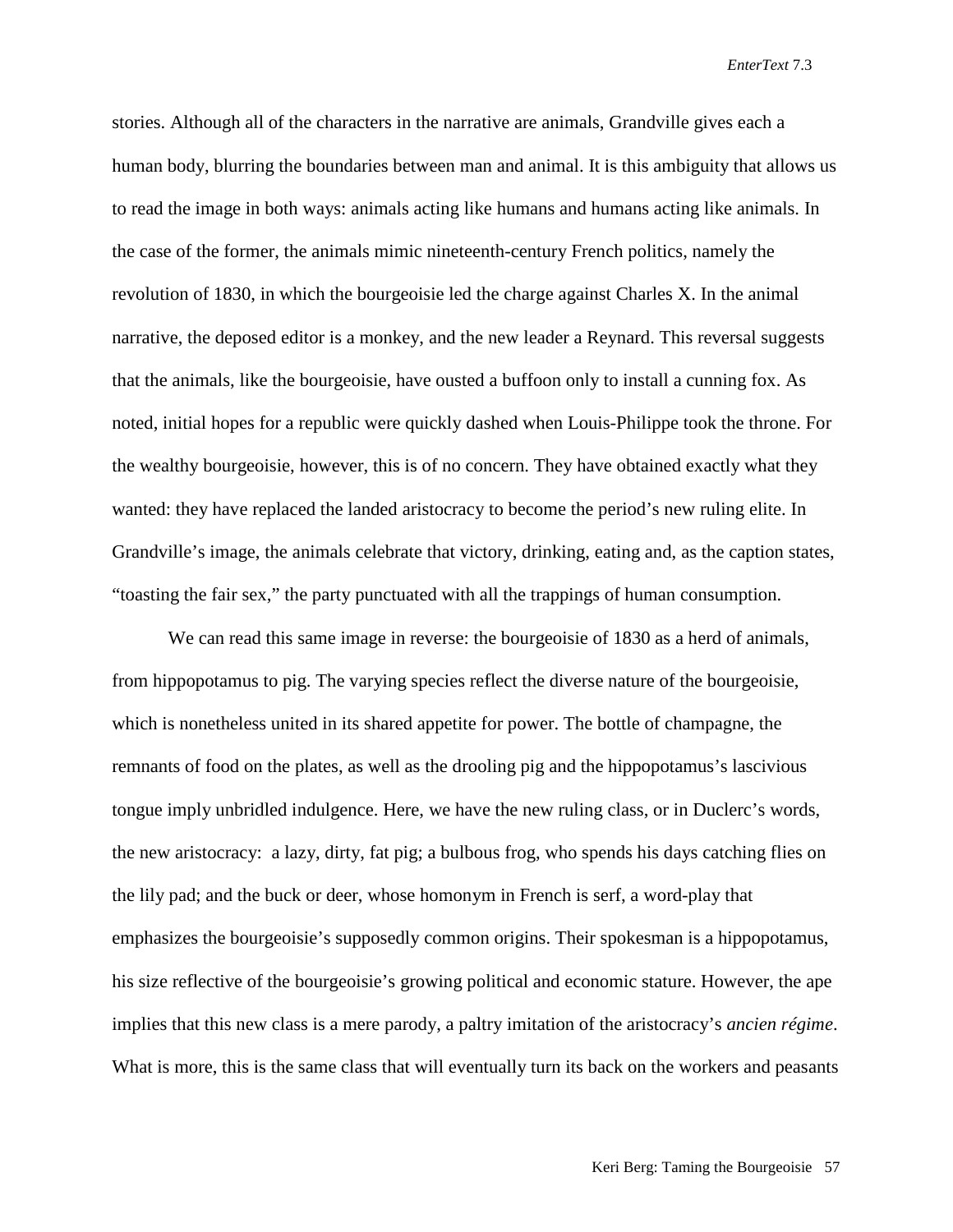who helped it to power. As Roger Magraw explains, "the distinctive feature of '1830' was the success with which the bourgeoisie incited and manipulated popular unrest to oust the regime, and then turned to repression of artisan and peasant agitation.<sup>[29](#page-26-27)</sup> In public, the bourgeois is the self-proclaimed gentleman, espousing hard work, democracy and fraternity. Yet in the private dinning room of his club, he is an animal.

The landlord, banker and men's club dinner, albeit only a few of the many images in *Les Animaux*, illustrate both Grandville's aesthetic and his critique of the bourgeoisie. Here the focus has been predominantly on *la grande bourgeoisie*. However, the work's critique extends to the bourgeoisie at large, including civil servants, doctors, lawyers, scientists; the new bourgeois art of photography; as well as bourgeois courtship, marriage, motherhood and family. And while *Les Animaux* also includes portraits of the upper and lower classes, the bourgeoisie remains the primary target. And what a target it is: a menagerie of gluttonous parasites, which amounts to a reversed animal kingdom in that pigs, turkeys, vultures and apes rule. Grandville's portrait thus both mocks the bourgeoisie and calls into question its ascendancy, suggesting that the bourgeois' rise to power is unjust *and* unnatural. This critique is made possible by Grandville's use of the animal, as his hybrid figures play off the correspondences between human and animal behaviour, creating a series of substitutions that highlight the ridiculous, if not dangerous, aspects of the bourgeoisie, such as its greed. More importantly, Grandville's strategic choice of replacing human with animal head points to a totalizing metamorphosis: mind and spirit, leading the body, as the bourgeois becomes animal. This approach sets Grandville apart from period caricaturists and his predecessors. Likewise, the use of visual caricature distinguishes Grandville from writers, such as Balzac, who also employed the animal to mock social groups.<sup>[30](#page-26-28)</sup> Where the writer's comparisons, by the very nature of language, remain metaphorical, Grandville's offer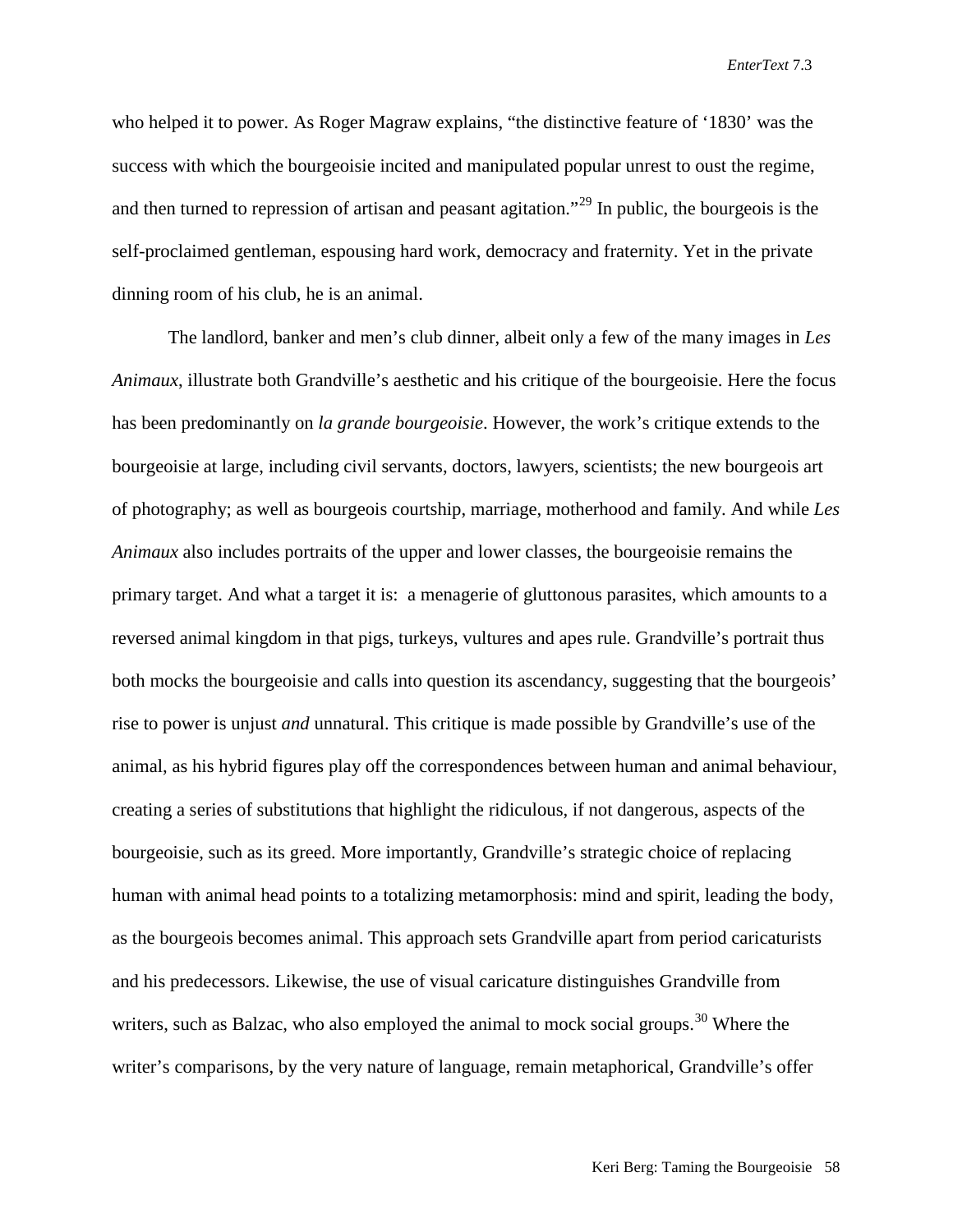viewers an actual simulation: the landlord *as* vulture. It is Grandville's process of visualization that allows the viewer literally to see the bourgeoisie's animal nature. Through the lens of his parody, the so-called new aristocracy appears as beasts in human clothing.

#### **For Sale: The Bourgeoisie and Book Illustration**

*Les Animaux*'s fierce parody of the bourgeoisie did not dampen sales. As stated, the work sold a reported fourteen thousand copies within its first months of publication. It is important to note, however, that *Les Animaux* was initially published in serial format: fifty weekly instalments, published from November 1840 to November 1841, each comprised of eight pages of text along with in-text illustrations, plus two individual, pull-out plates.<sup>[31](#page-26-29)</sup> The instalment system boosted sales in that people could purchase the work one issue at a time, making small weekly payments. It also attracted occasional buyers, whose sporadic purchases equally increased sales. In the case of *Les Animaux*, the instalment system proved so successful that the work's publisher, Hetzel, quickly signed Grandville for an extended contract of fifty additional issues, which appeared the following year: November 1841 to December 1842. The second series achieved similar success, pushing sales to an estimated twenty-five thousand copies. [32](#page-26-30) *Les Animaux* maintained its popularity throughout the century with reprints and/or re-editions in 1844, 1852, 1866, 1867 and 1868. [33](#page-26-31) As Annie Renonciat concludes, *Les Animaux* was "one of the most successful works of the time and Grandville's best."[34](#page-26-32)

In the critics' minds, what made *Les Animaux* great were its images. As noted, *Les Animaux* is an illustrated text. Grandville's portraits are accompanied by short narratives by some of the period's most popular writers: Honoré de Balzac, Charles Nodier, Jules Janin and Alfred de Musset. While these narratives are an important element to the work, they fall outside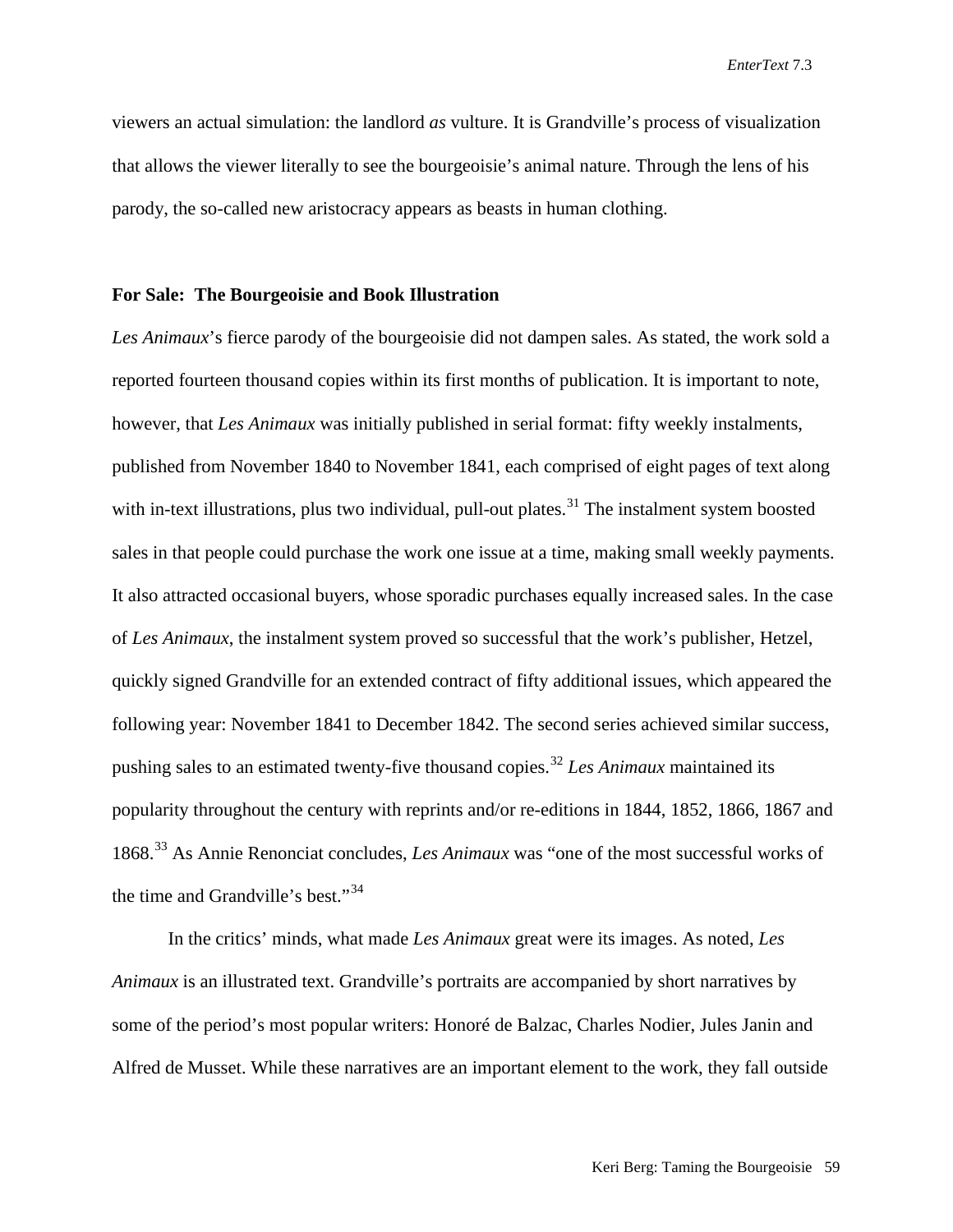the scope of this article. Moreover, based on the conception of *Les Animaux*—designed as a showcase for Grandville's signature figures—one could argue that the narratives serve primarily as textual backdrop for Grandville's images. As Hetzel, writing under the pseudonym P. J. Stahl explains in the introduction to *Les Animaux*: "Our thought in publishing this book was to add words to Grandville's marvelous animals and to partner our pen with his pencil to help him critique the foibles of our time."[35](#page-26-33) Hetzel espouses a partnership between writer and artist, but Grandville clearly dominates; it is his animals that are the basis for the work. Indeed, *Les Animaux* contains 320 illustrations, including in-text and pull-out plates, the image making up roughly two-thirds of the work. [36](#page-26-34) As the title page and various advertisements proclaim, *Les Animaux* is Grandville's work: "par Grandville." He is not only its artist; he is its author. Critics read the work accordingly, repeatedly focusing on Grandville and his images: "this book, splendidly illustrated by Grandville;" "Grandville, the head inspirationist;" "never has Grandville shown himself to be a more skillful illustrator;" "We can only repeat the unanimous praise that the press has already given Mr. Grandville. Let's be content with saying that the compositions of the second volume are as ingenious, as funny, as perfect as those of the first volume."<sup>[37](#page-26-35)</sup> Charles Blanc summed up the critics' response to *Les Animaux* in a posthumous biography of the artist: "What perfection in [*Les Animaux*]! Such a book was only possible with Grandville and by him $.^{\cdot,38}$  $.^{\cdot,38}$  $.^{\cdot,38}$ 

The focus on Grandville and his portraits signals a revision of book illustration. Traditionally the writer dominated, the word itself the basis for illustration, but in *Les Animaux*, it is the artist who reigns, his images the primary text, while the narratives function as verbal illustration. As noted, Grandville is listed as the work's author on the title page, while the writers appear as "collaborators." This shift in illustrational practices is part of a larger trend, *Les*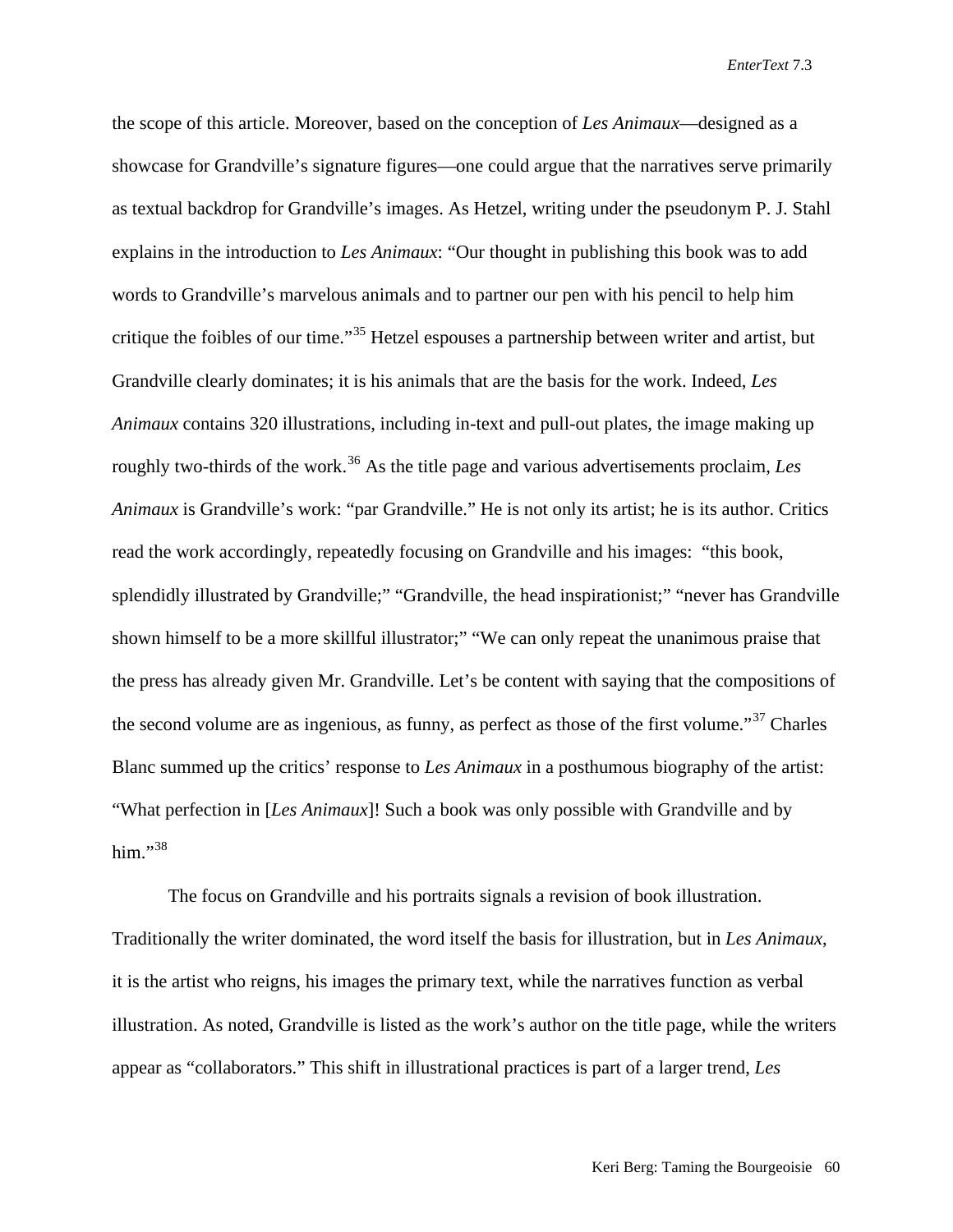*Animaux* being one of a number of illustrated books, anthologies and albums from the same period, such as *Les Français peints par eux-mêmes* (1840-1842), *Le Diable à Paris* (1845), Tony Johannot's *Voyage où il vous plaira* (1843), Grandville's own *Un Autre monde* (1844) and Gavarni's *Oeuvres choisies* (1846-1848), in which the image was given equal, and at times exclusive, billing in relation to the word. These works and the prevalence of illustration were, in part, the result of technical advances. End-cut wood engraving and the mechanical press made illustrations easier and cheaper to produce, spawning a flood of illustrated texts, from schoolbooks to contemporary novels, newspapers to advertisements. This influx of illustration marks the beginnings of mass visual culture, the image permeating public and private space as never before. In Michel Melot's words, "from the nineteenth century on, one can no longer do without images."<sup>[39](#page-26-37)</sup>

Behind the rise of the image during the July Monarchy stands the bourgeois: his tastes and money fuelling the market for illustration. First, in terms of cost, illustrated books remained relatively expensive: from 15 to 45 francs per volume compared to standard book prices, which ranged from 3.50 francs to 7.50. [40](#page-26-38) The majority of illustrated books from the 1840s, like *Les Animaux*, were published in instalments, priced at 10 to 50 centimes per issue, which lowered initial costs. These same prices, nonetheless, amounted to between 2.5% and 25% of a worker's daily wage, which ranged from 2 to 4 francs. As a result, the poorer classes may have occasionally purchased an issue or two, or rented them from a reading room, but repeat purchases and/or buying the entire volume at 15 or 20 francs was beyond their financial reach. The illustrated book of the July Monarchy was thus limited to the realm of the bourgeoisie and upper classes, those who could afford the cost of images. Yet illustrated texts were not just a question of money, for as the market developed, they quickly became a matter of aesthetics: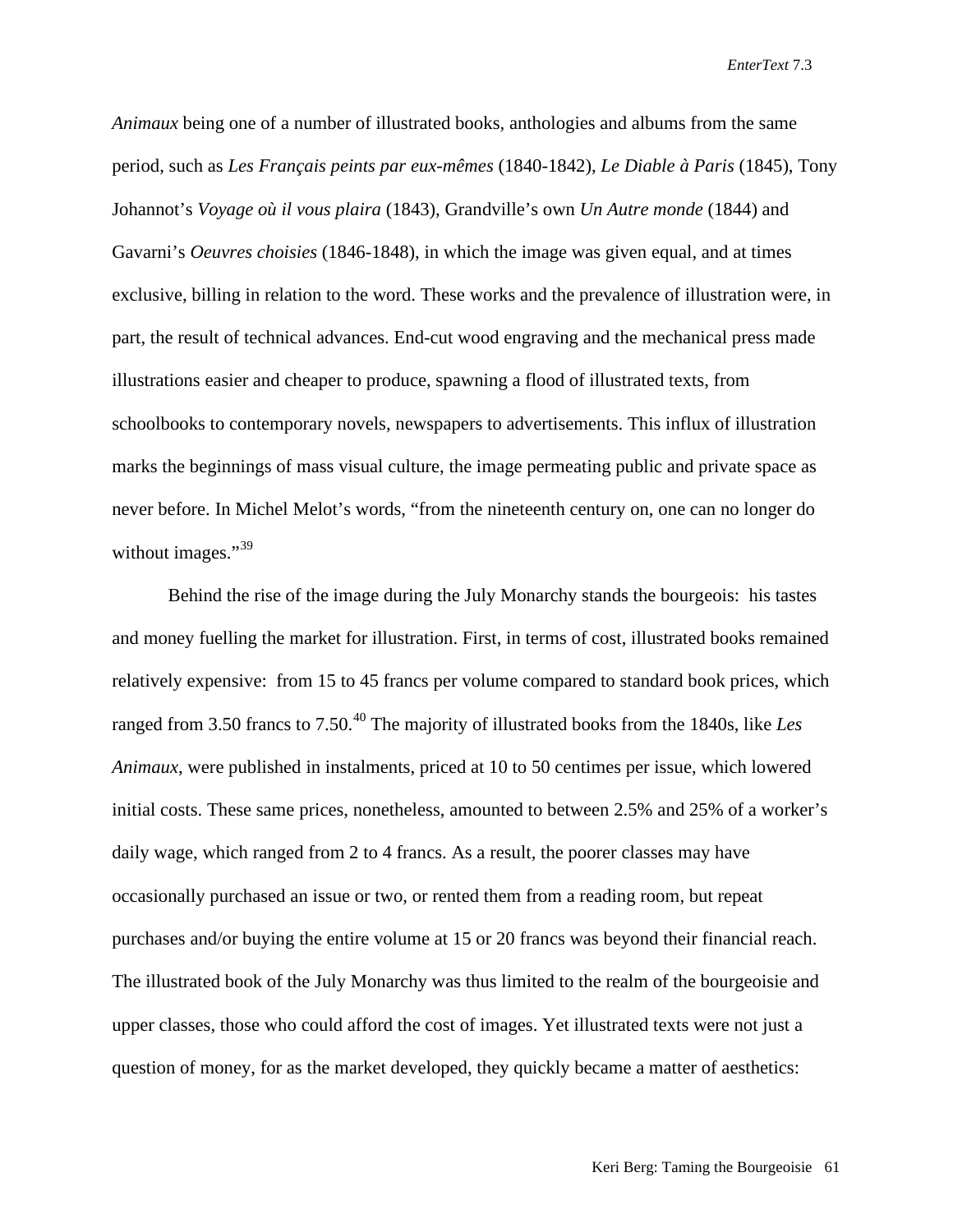high versus low art. On the one side, metal engraving reigned as the "academic technique *par excellence*."[41](#page-26-39) Time-consuming and costly, metal engraving mirrored the paintings and sculptures it reproduced, earning the status of a fellow member of the *beaux-arts*. Wood engraving anchored the opposite end of the aesthetic scale. Although the introduction of the burin, or line-engraving tool, resulted in more precise and detailed images, wood engraving maintained its reputation as a "popular" art, with its crude images that were cheap, easy to produce and destined for the public at large. For these latter reasons, wood engraving was the medium of choice for the majority of publishers during the July Monarchy, and as more and more illustrated texts were produced, wood engraving became aligned with commerce. As the painter and future member of the Academy of Fine Arts, Frédéric de Mercey, opined in 1843, wood engraving is "of bad taste and of an industrial mindset," producing nothing but a "debauchery of illustrations commercially conceived."[42](#page-26-40) Herein lies the link between the illustrated books of the July Monarchy and the bourgeoisie: commercial images, priced out of reach of the lower classes, but aesthetically beneath the traditional patrons of "high" art, the aristocracy. Mercantile and, from de Mercey's perspective, mediocre, the illustrated book of the July Monarchy aimed for the middle, directly at the bourgeoisie.

This was most certainly true of Grandville's *Les Animaux*. While Hetzel touted the work as "a book that amateurs of beautiful editions will know how to appreciate"—first-rate engravings, typography, printing and paper—its price, 15 francs per volume, and the exclusive use of wood engraving placed *Les Animaux* in a more modest market. [43](#page-26-5) In fact, de Mercey cited *Les Animaux* as an example of "carnival literature, peddler literature, literature for women and for children."[44](#page-26-41) Actual sales are difficult to trace; however, *Les Animaux* most likely fell between Hetzel's and de Mercey's assessment, attracting a potentially mixed audience, but an audience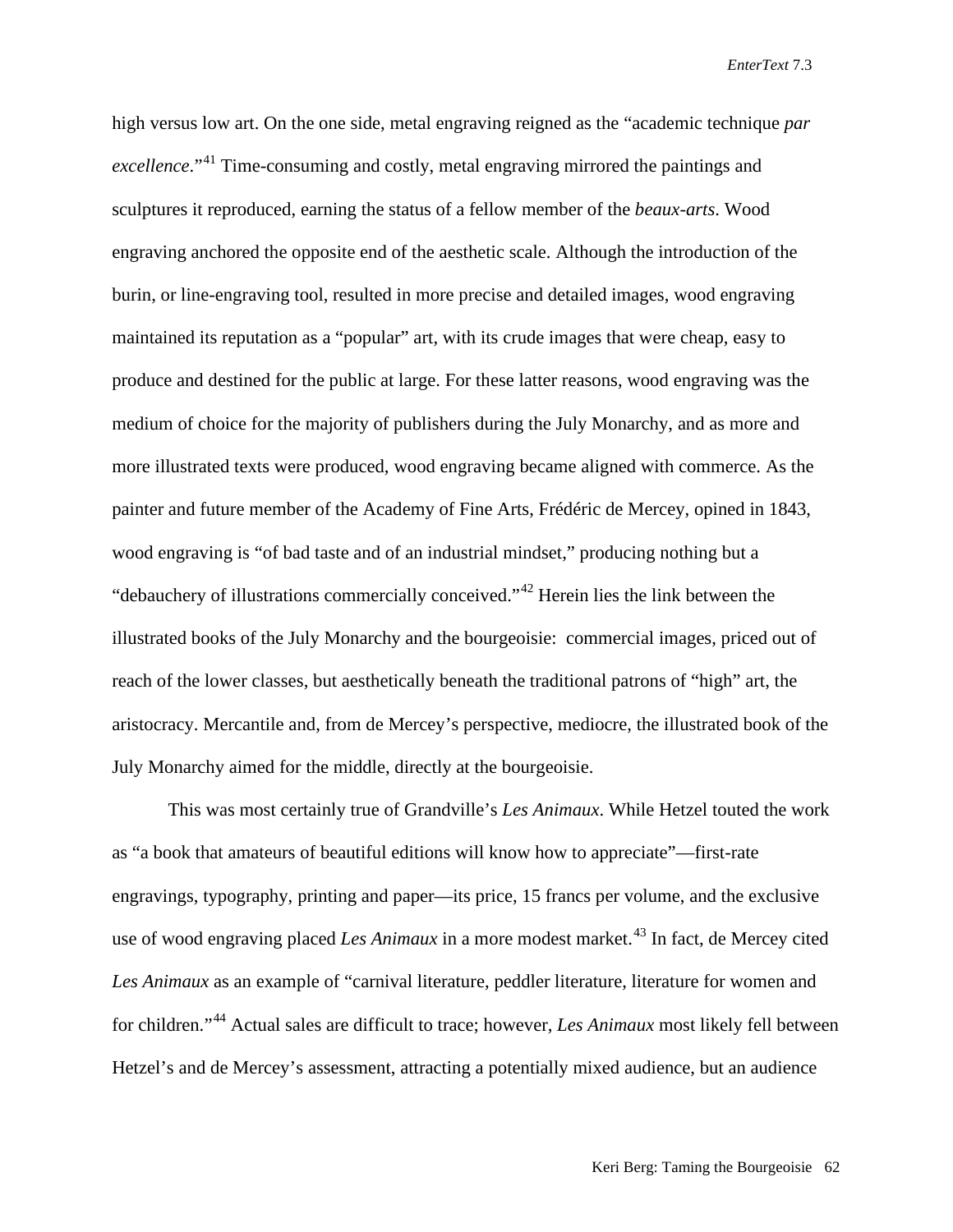that was nevertheless dominated by the bourgeoisie. Grandville documents this audience in an illustration from *Les Animaux* in which a pair of street hawkers distributes flyers for the forthcoming work (figure 4). The two salesmen have attracted a crowd of potential consumers, including workers—the dog in his apron, the crow in a maid's cap and shawl—as well as petit-



Fig. 4. J. J. Grandville, "Street Hawkers." Illustration from *Scènes de la vie privée et publique des animaux* (1842).

bourgeois and bourgeois customers—the frog in elegant jacket; the owl, parrot and crane,

dressed in hat and necktie, the window frame suggesting a bourgeois family. This is the audience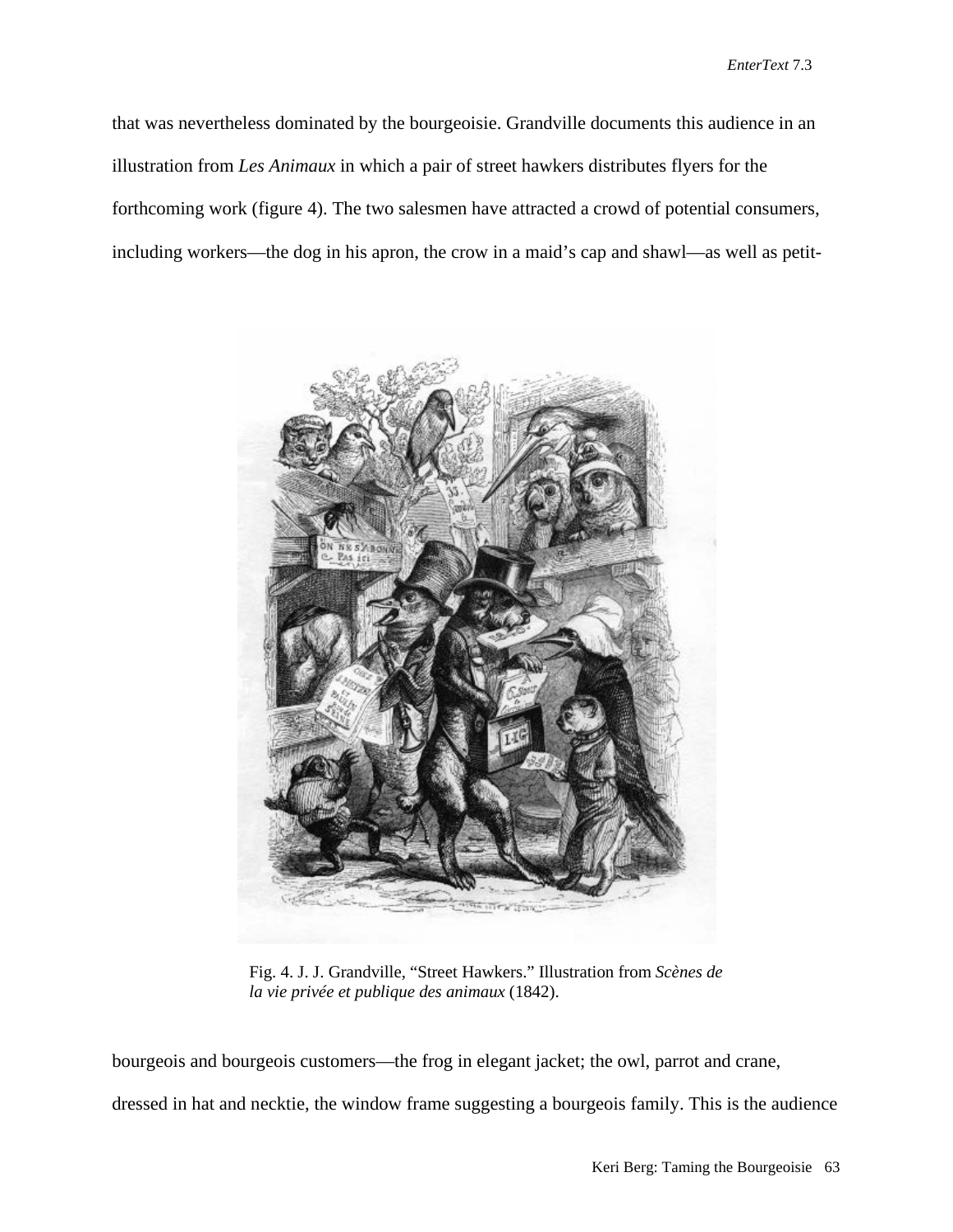of *Les Animaux*, the bourgeoisie punctuated by an occasional worker. In the vein of many satirical texts, *Les Animaux* thus parodies its primary audience, mocking bourgeois greed, wealth and consumption as the same bourgeois consumes the artist's images. As *Les Animaux* and Grandville's portrait of street hawkers bear witness, what the bourgeoisie, if not the public at large, wants is not just illustrations, but images of itself: a mirror, as the critic for *L'Artiste* stated, in the form of an illustrated book.

### **Conclusion: Taming the Bourgeoisie**

Grandville illustrates the web of visual pleasure, parody and consumption that grounds *Les Animaux* in a final image set in the Museum of Natural History (figure 5).



Fig. 5. J. J. Grandville, "The Museum of Natural History." Illustration from *Scènes de la vie privée et publique des animaux* (1842).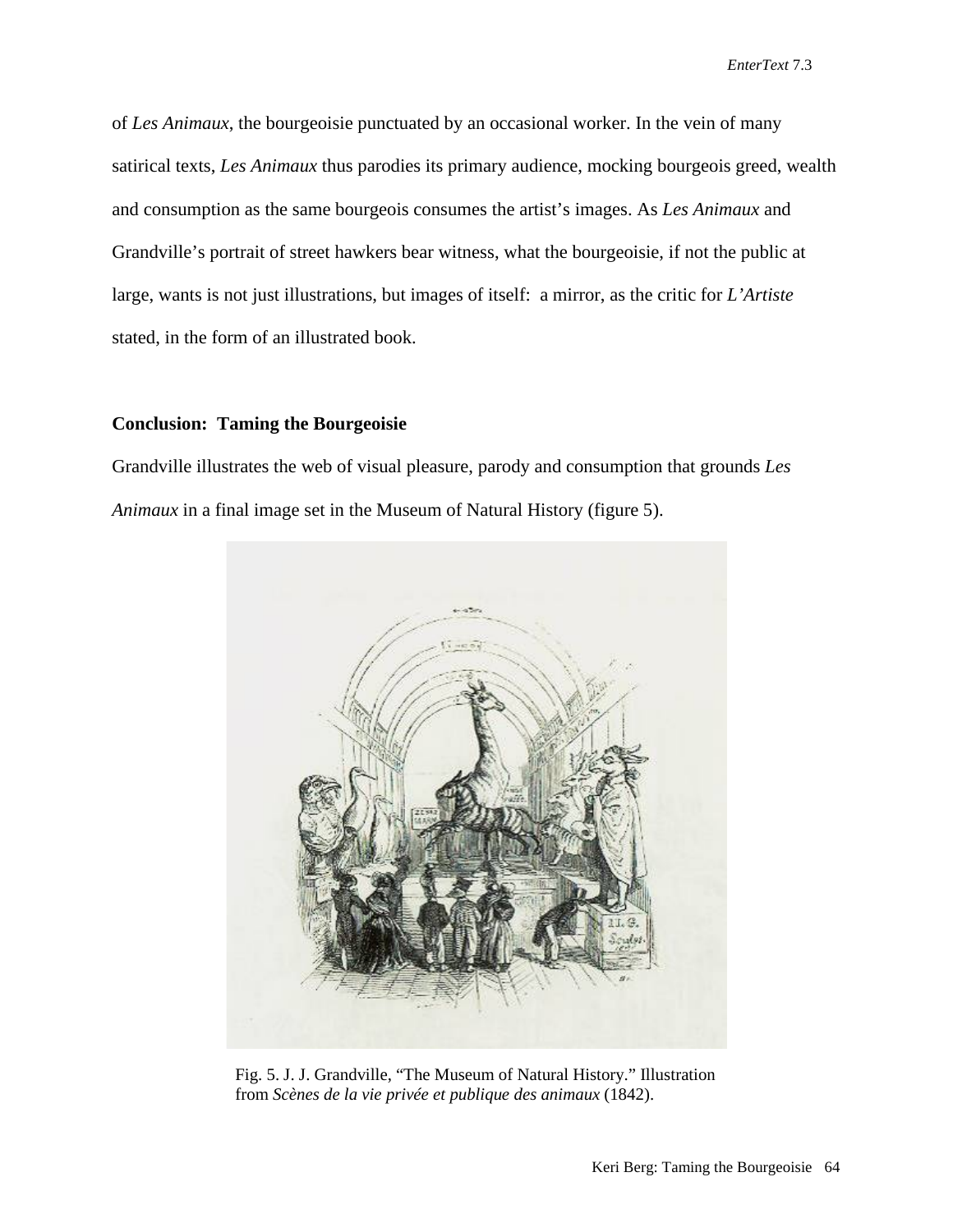Here, a group of visitors gazes at an animal exhibit: a giraffe, zebra, deer, bear, tiger and a selection of birds. In the crowd, there is a well-dressed man and woman on the far left; a bourgeois gentleman ahead of them, wearing top hat and black jacket; two soldiers in the middle; a working-class couple posed next to them; and, finally, a young man—also in top hat and black jacket—on the far right, who is carefully scrutinizing the base of the statue before him. At first glance, these people appear human due to their clothing and posture. Upon closer inspection, however, we see that they have animal heads: namely those of a cockatoo, a dog and a swallow. Moreover, they are framed by two similar statues: a bust of a man/turkey and a life-sized figure of a man/donkey. This combination of hybrid animal-humans and actual animals encapsulates Grandville's visual universe, in which humans and animals play off each other as physical and symbolic mirrors. It also presents a situation in which the diegetic audience is simultaneously looking at itself, in the form of the animal-human statues, and its animal other via the stuffed specimens on display. The same is true for the historic audience of *Les Animaux*, in that the bourgeoisie of the July Monarchy saw a version of itself in the veiled form of the artist's hybrid characters. As they look at *Les Animaux*, they mimic the figures in the image, viewing both representations of themselves and their animal counterparts. The parallel between the diegetic and extradiegetic audience suggests that the viewers of *Les Animaux* have their own animal qualities. Just as the swallow/soldier and the dog/bourgeois, they too have been transformed by the artist's pencil; their own beastliness reflected in the portraits of their animalistic others. This transformation is the basis for parody as the genre is based on distortion, but a distortion in which the original object is nonetheless recognizable. For Grandville's images, the transformation is of an animal nature, the animal and its archetypal qualities easily identified and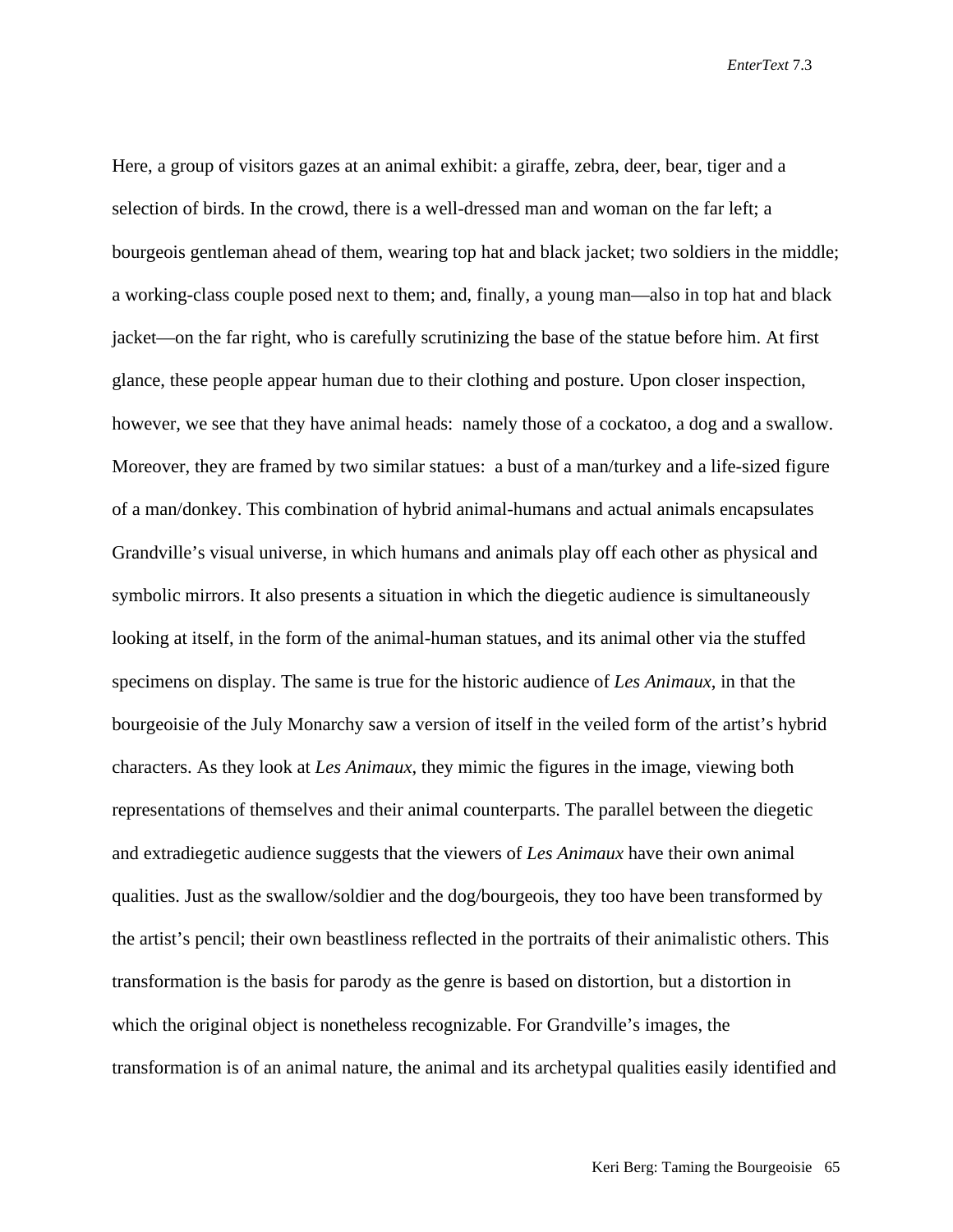then mapped on to the human figure. In *Les Animaux*, viewers see man and animal, *animal* as man, *man* as animal, and ultimately *themselves* as animal. This is made possible via the animal head, as it allows viewers to recognize the figure, yet remain distanced. Paradoxically, the animal mask both facilitates and blocks identification. Such is the power of caricature; we laugh at the person before us from the privileged space of external viewer. The landlord/vulture may look and/or act like us, but it is simply an artistic illusion.

Illusion or not, Grandville demonstrates a certain hold over the bourgeoisie. They, in large part, supported the publication of *Les Animaux*, both in terms of subject matter and sales. Like the animals on display in Grandville's Museum of Natural History, they are fixed on the pages of *Les Animaux*, offered up for public scrutiny and critique. What is more, they are paying to see this exhibit, to see not just images of themselves, but a parody of themselves. Grandville plays the role of docent or even zookeeper, feeding the bourgeois' visual, if not narcissistic, desires. The metaphor of a zoo—artist as keeper, bourgeois as animal, *Les Animaux* as cage implies that Grandville has temporarily tamed the bourgeoisie. Indeed, by first metamorphosing the bourgeois into animals, then putting them on display, and finally by making them consumers of this same process, the artist domesticates the period's new ruling class, reducing their political and social status to a series of visual *bêtises*. As viewers close the book, they close the cage on the July Monarchy and its dominant social class, the bourgeoisie's power metaphorically contained within the covers of a book.

We cannot forget, however, that the artist is in a cage of his own, for without the bourgeoisie, there would be no text and no sales. In the case of *Les Animaux*, Grandville earned an estimated 18,500 francs, making him one of the highest paid illustrators of the period.<sup>[45](#page-26-42)</sup> He equally gained a greater artistic reputation, *Les Animaux* giving him the recognition and status to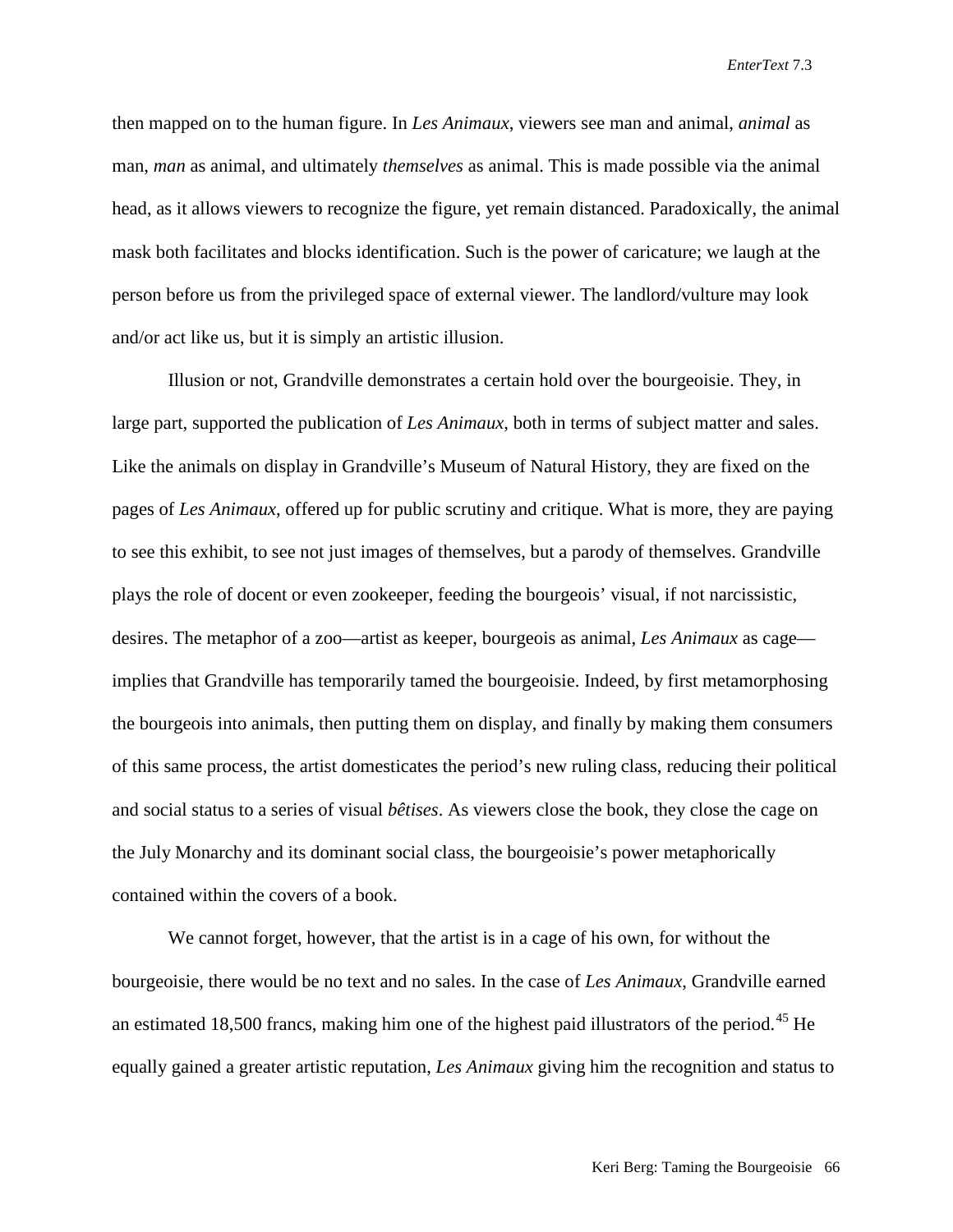publish several later illustrated works, in which he was the sole artist. The bourgeoisie proved to be Grandville's favorite target, his best customer and one of his greatest aesthetic achievements. This formulation coincides with Grandville's chosen medium: caricature. As Michele Hannoosh argues, "caricature follows the path of all revolutionary forms and activities: it binds itself to the model it is dethroning, and is sustained by the system it attacks."<sup>[46](#page-26-6)</sup> Grandville takes a similar road, mocking the bourgeoisie while relying on its support. His signature on the life-sized statue in the museum image testifies that Grandville, the artist, is a part of the very world he critiques. Earning an average of 8,000 francs a year—compared with the annual salary of an engraver, of 1,000-1,500 francs, and that of a diplomat, of nearly 10,000 francs—Grandville was himself, at least financially, a bourgeois.<sup>[47](#page-26-8)</sup> The artist thus finds himself locked in his own cage.

From satire to sales, *Les Animaux* attests to the simultaneous rise of the bourgeoisie and the image. Moving to the forefront of social and political debate, the bourgeoisie garnered greater attention and critique from artists, writers and political adversaries. This attention included caricature and visual satire, as the bourgeoisie became the stand-in for the July Monarchy and its ideology. As evinced by *Les Animaux*, the adjective "bourgeois" came to signify greed, wealth, idleness, exploitation and mediocrity, ironically a description quite similar to traditional critiques of the displaced aristocracy. The bourgeoisie was also one of the greatest consumers of this same satire, funding a large portion of the wave of illustrated texts that swept through the July Monarchy. Their affinity for *Les Animaux* supports the adage that, above all, we prefer our own image. *Les Animaux* lays bare this process, its portrait of the bourgeoisie an important record of the bourgeois' ascendancy in the nineteenth century and its role in the growth of visual culture. Moreover, Grandville's hybrid figures are just as unique and powerful today as they were in 1840. Unlike the majority of contemporary, popular animal imagery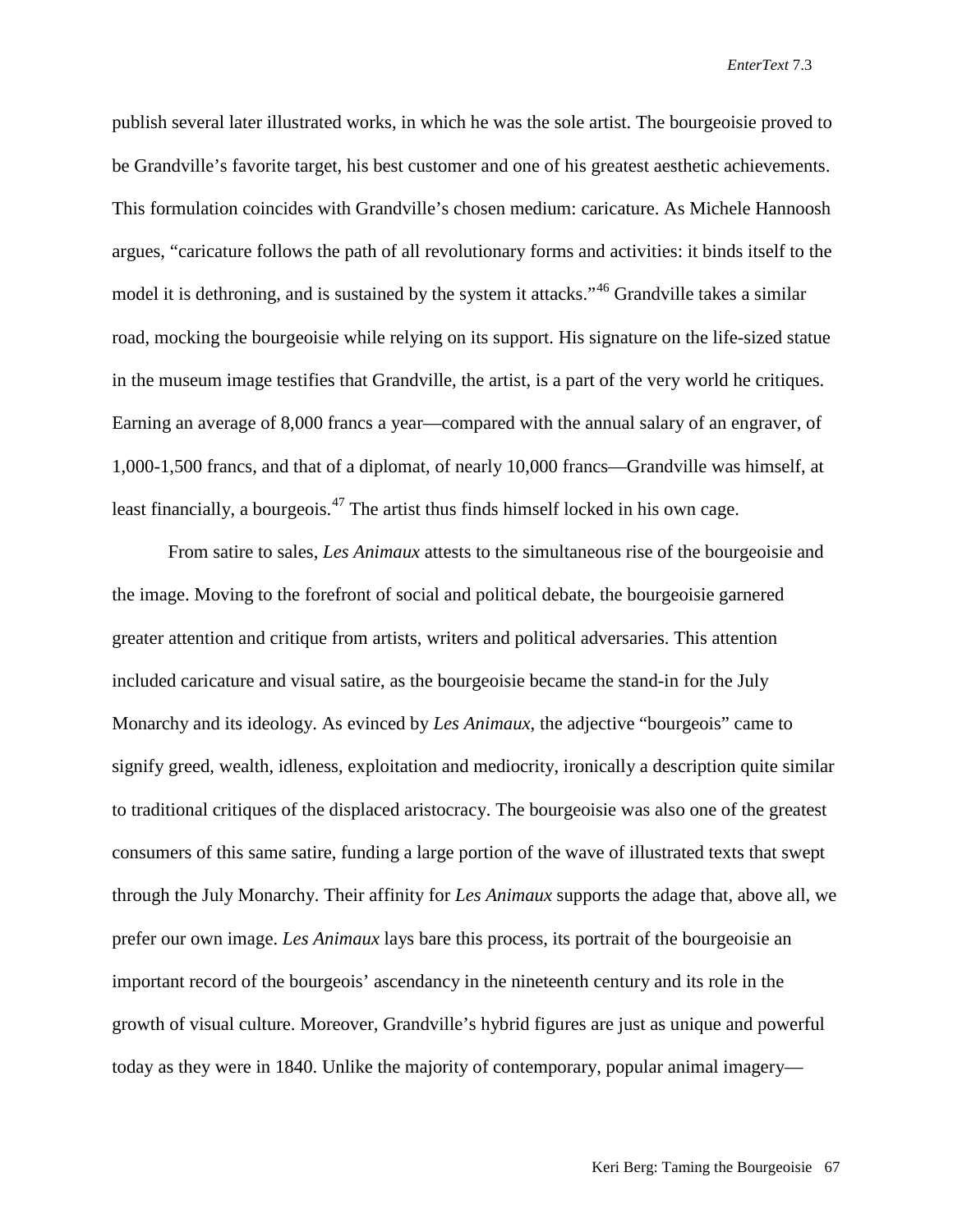Disney being the example *par excellence*, which adorns animals with human accoutrements, speech and behaviour, yet leaves their physical bodies intact—Grandville's figures block any such comfortable transfer. In Grandville's visual formulation, the human body and all its functions are part of the animal world. His singular combination of human bodies and animal heads forces each of us to confront our own animal within.

<span id="page-25-0"></span>*This article stems from a conference paper given at the Midwest Modern Language Association Convention (2005).* 

*Thanks are due to my fellow panelists and all those who participated in the session. Their comments and our lively* 

*discussion on animal imagery in literature have guided this work.* 

#### **Notes**

 $\overline{a}$ 

 $\overline{a}$ 

<sup>1</sup> Unless otherwise noted, all translations are my own. "*Scènes de la vie privée et publique des animaux*" (*L'Artiste* 1.24, 1842), 282. <sup>2</sup> James Cuno, "Charles Philipon, La Maison Aubert, and the Business of Caricature in Paris, 1829-41" (*Art Journal,* 

Winter, 1983), 349.<br><sup>3</sup> "*Scènes de la vie privée et publique des animaux*" (*Le Charivari*, 5 December 1841); Martin Lyons, "Les Best-

Sellers" in Roger Chartier and Henri-Jean Martin, eds., *Histoire de l'édition française: Le temps des éditeurs, du romantisme à la Belle Epoque* (Paris: Fayard/Cercle de la Librairie, 1990), 417. <sup>4</sup> Ségolène Le Men, "Book Illustration," in Peter Collier and Robert Lethbridge, eds., *Artistic Relations: Literature* 

*and the Visual Arts in Nineteenth-Century France* (New Haven: Yale University Press, 1994), 95-98.<br><sup>5</sup> Judith Goldstein, "Realism without a Human Face" in Margaret Cohen and Christopher Prendergast, eds.,

Spectacles of Realism: Gender, Body, Genre (Minneapolis: University of Minnesota Press, 1995), 66-89.<br><sup>6</sup> Philippe Kaenel, "Le buffon de l'humanité: la zoologie politique de J.-J. Grandville, 1803-1847" (Revue de l'art

74, 1986), 21-28 and Clive F. Getty, "Physiognomy, Science and Romantic Visual Satire" in Keith Busby, ed., *Correspondances: Studies in Literature, History and the Arts in Nineteenth-Century France* (Atlanta: Rodopi,

<sup>7</sup> Vanessa R. Schwartz and Jeannene M. Przyblyski, eds., *The Nineteenth-Century Visual Cultural Reader* (New York: Routledge, 2004) and Petra ten-Doesschate Chu and Gabriel P. Weisberg, eds., *The Popularization of Images:* 

<sup>8</sup> Adeline Daumard, *Les Bourgeois et la bourgeoisie en France depuis 1815* (Paris: Flammarion, 1991), 35.<br><sup>9</sup> Ibid., 35-36.<br><sup>10</sup> Priscilla P. Clark, *The Battle of the Bourgeois: The Novel in France, 1789-1848* (Paris:

1973), 20.<br><sup>11</sup> Roger Magraw, *France 1814-1915, The Bourgeois Century* (Oxford: Fontana Paperbacks, 1983), 17.<br><sup>12</sup> Jean Lhomme, *La Grande Bourgeoisie au pouvoir (1830-1880): Essai sur l'histoire sociale de la France (Pa* 

Presses Universitaires de France, 1960), 35.